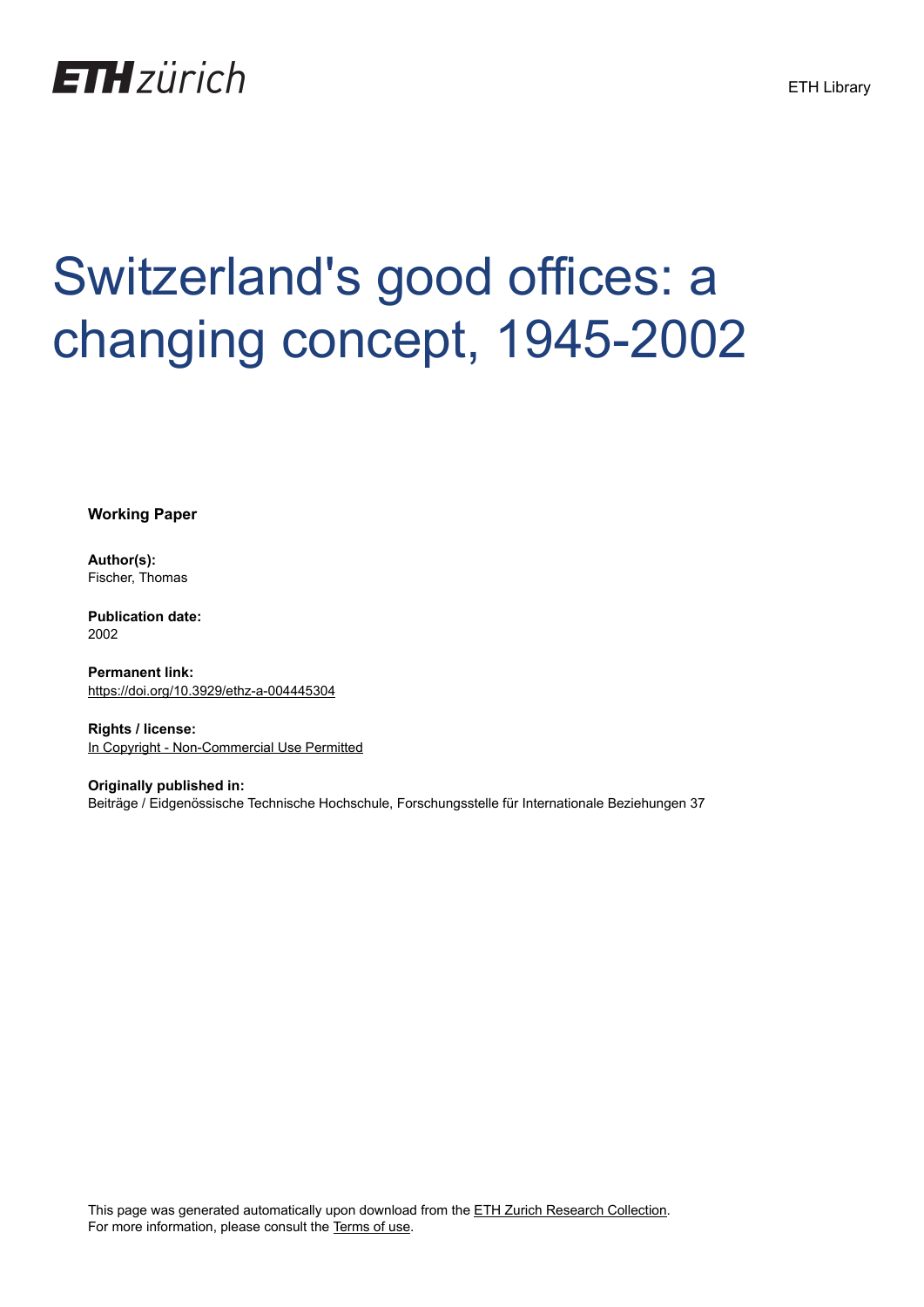

Ecole polytechnique fédérale de Zurich Politecnico federale di Zurigo Swiss Federal Institute of Technology Zurich

**CIS / Center for International Studies, Zurich Zentrum für Internationale Studien, Zürich** 

Thomas Fischer

# **Switzerland's Good Offices: A Changing Concept, 1945-2002**

Beiträge

Nr. 37 • Dezember 2002

Forschungsstelle für Internationale Beziehungen

Eidgenössische Technische Hochschule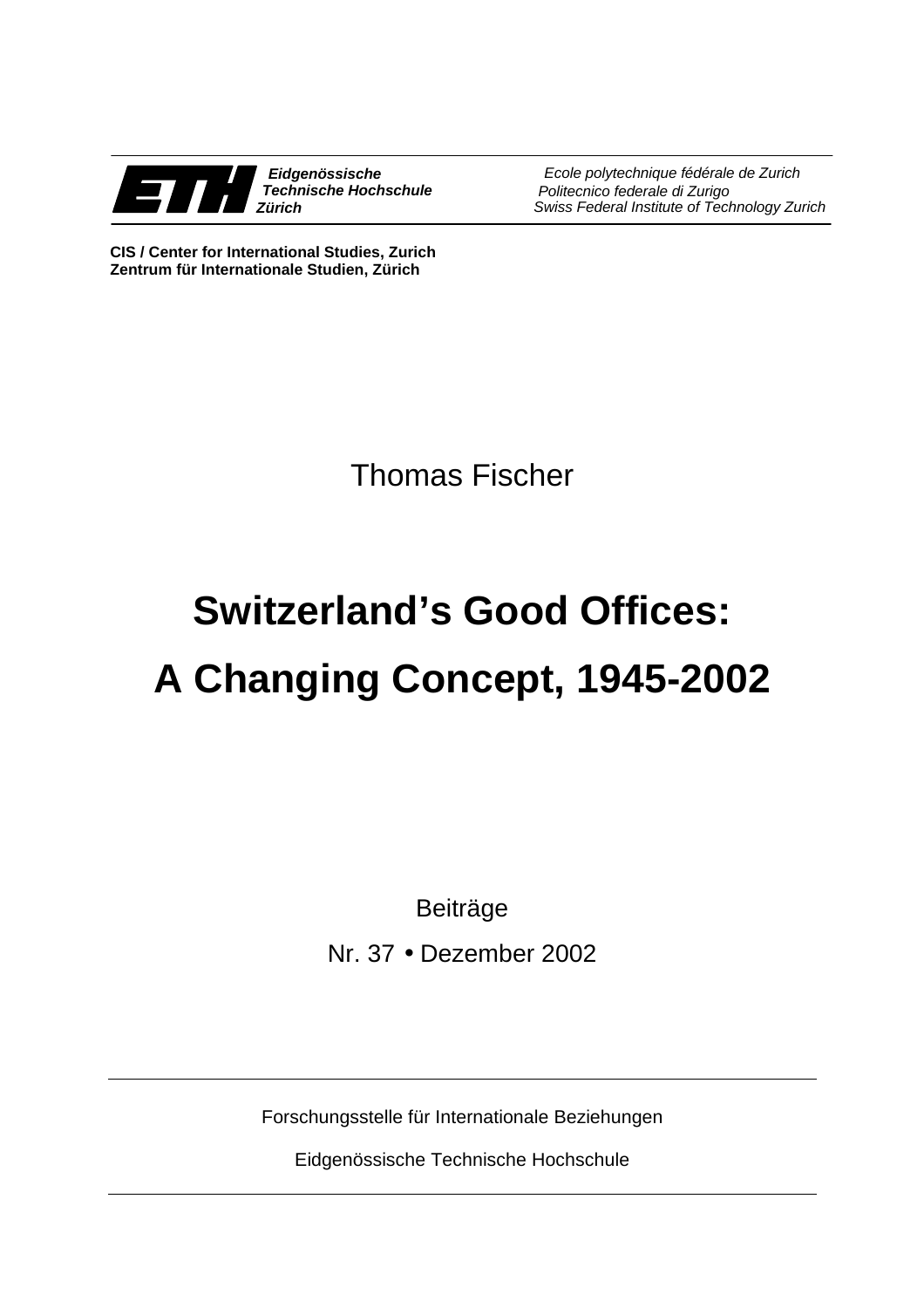## **Table of Contents**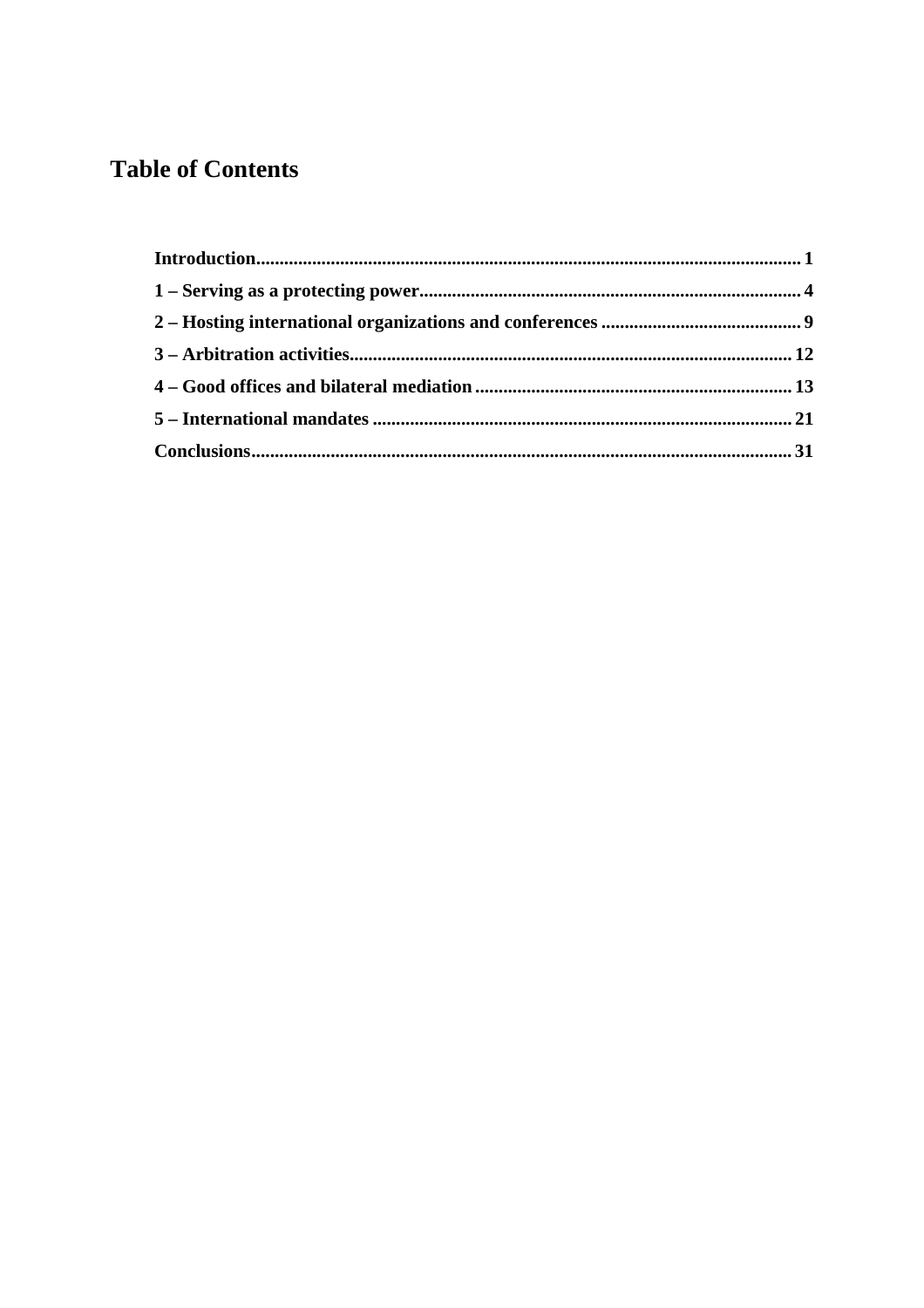### **About the Author**

**Thomas Fischer** is a Ph.D. candidate at the Department of Political Science, University of Zurich, Switzerland, and a research assistant at the Center for International Studies (CIS), ETH Zurich. His research focuses on the multilateral aspects of Swiss foreign policy from the early 1970s to the mid-1980s with a special emphasis on the Swiss engagement in the CSCE process and the failure of the 1986 referendum concerning Switzerland's membership in the UN.

### **Publication note**

A slightely abridged version of this article will be published under the title "From Good Offices to an Active Policy of Peace" in an edited Volume by Jürg Martin Gabriel and Thomas Fischer on *Swiss Foreign Policy in a Changing World, 1945-2002* (Houndmills, Basingstoke: Palgrave, forthcoming)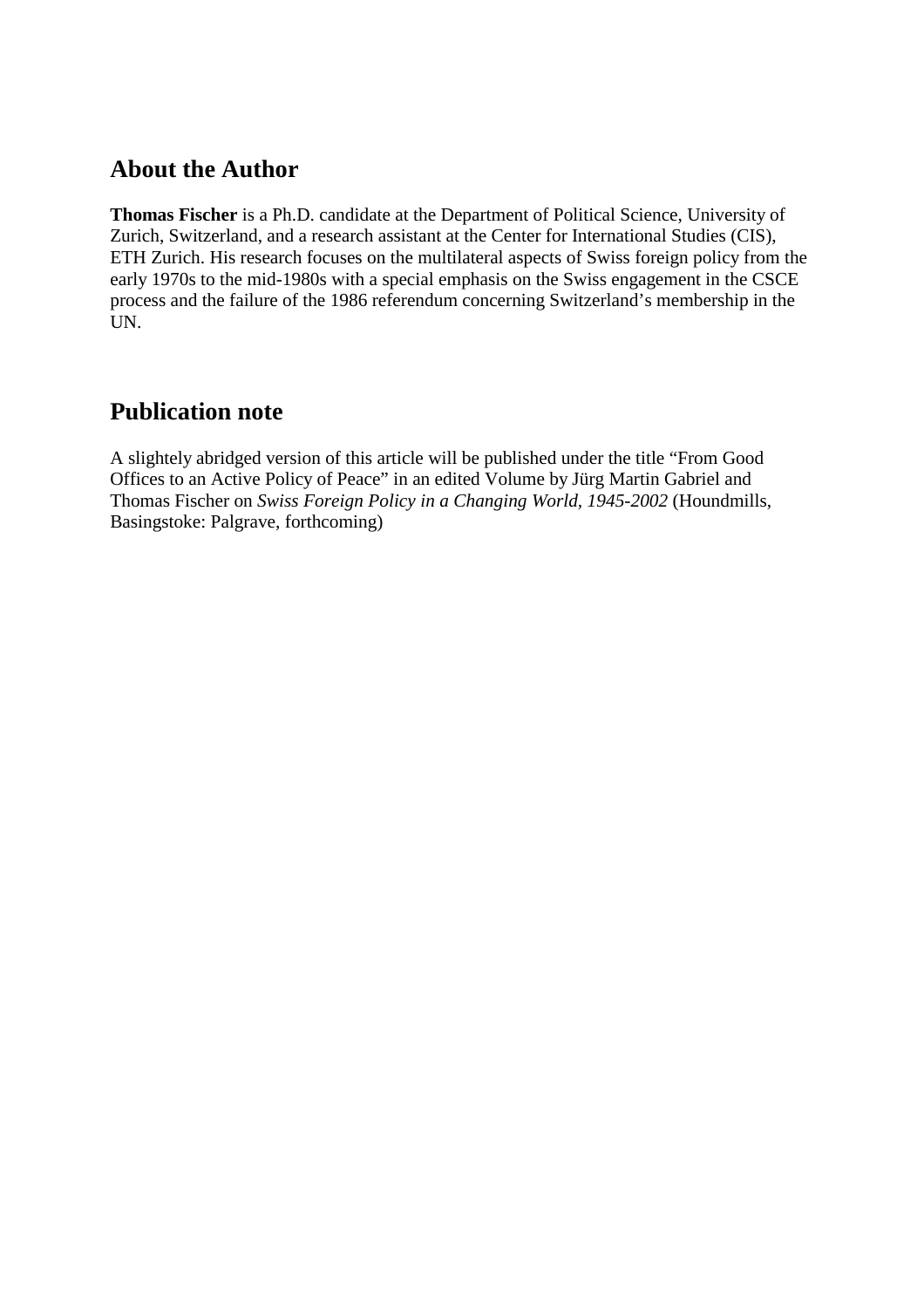#### **Introduction**

 $\overline{a}$ 

The purpose of this contribution is to examine the practice of Swiss good offices since the Second World War and to analyze the impact of the end of the Cold War and the conceptual changes in Swiss foreign policy dating from 1993. This will reveal that the traditional categories of Swiss good offices – protecting power mandates, arbitration, good offices in a narrow sense, and bilateral mediation – have decreased in number and in importance since 1945, while at the same time international mandates and new approaches to international conflict management have become more relevant. In fact, Switzerland's role as an active contributor to multilateral missions and mediation only became possible when neutrality was reinterpreted to embrace active politics of peace.<sup>1</sup>

Since the end of the Cold War, civil conflicts having either a religious or ethnic background have begun to replace classical forms of war. It has therefore become necessary to modify established approaches to peaceful conflict settlement. Today, multilaterally coordinated third-party activities, mostly within the framework of the United Nations, play a much more important role than unilateral or bilateral measures initiated by single states. On the basis of its neutrality, Switzerland long considered itself predestined to act as an international gobetween. In a recent example however, the Swiss Foreign Department tried – in vain – to mediate in the Afghan civil war by applying traditional 'good offices' to a domestic conflict situation. That experience demonstrated clearly that bilateral activities conducted by a neutral are by no means more successful than the activities of multilateral organizations.

From the time the Soviets withdrew in 1989, and especially after the Soviet supported government lost power in 1992, Afghanistan experienced constant turmoil. In 1998, UN Secretary-General Kofi Annan set up a Special Mission to engage the authorities of neighboring countries and the different Afghan factions in negotiations, but to no avail. After two rounds of intra-Afghan talks in early 1999, initiated by Kofi Annan's Special Envoy, Lakhdar Brahimi, the leaders of the unofficial Taliban government announced in the spring that they would not resume the negotiations under United Nations auspices. In July 1999, the

<sup>1</sup> Swiss military activities in the field of international peacekeeping and its efforts in arms control and reduction are discussed in separate publications and are therefore not taken into consideration here. Also excluded from this paper is the subject of humanitarian aid, which deals with the consequences of conflicts and not with their prevention or peaceful resolution.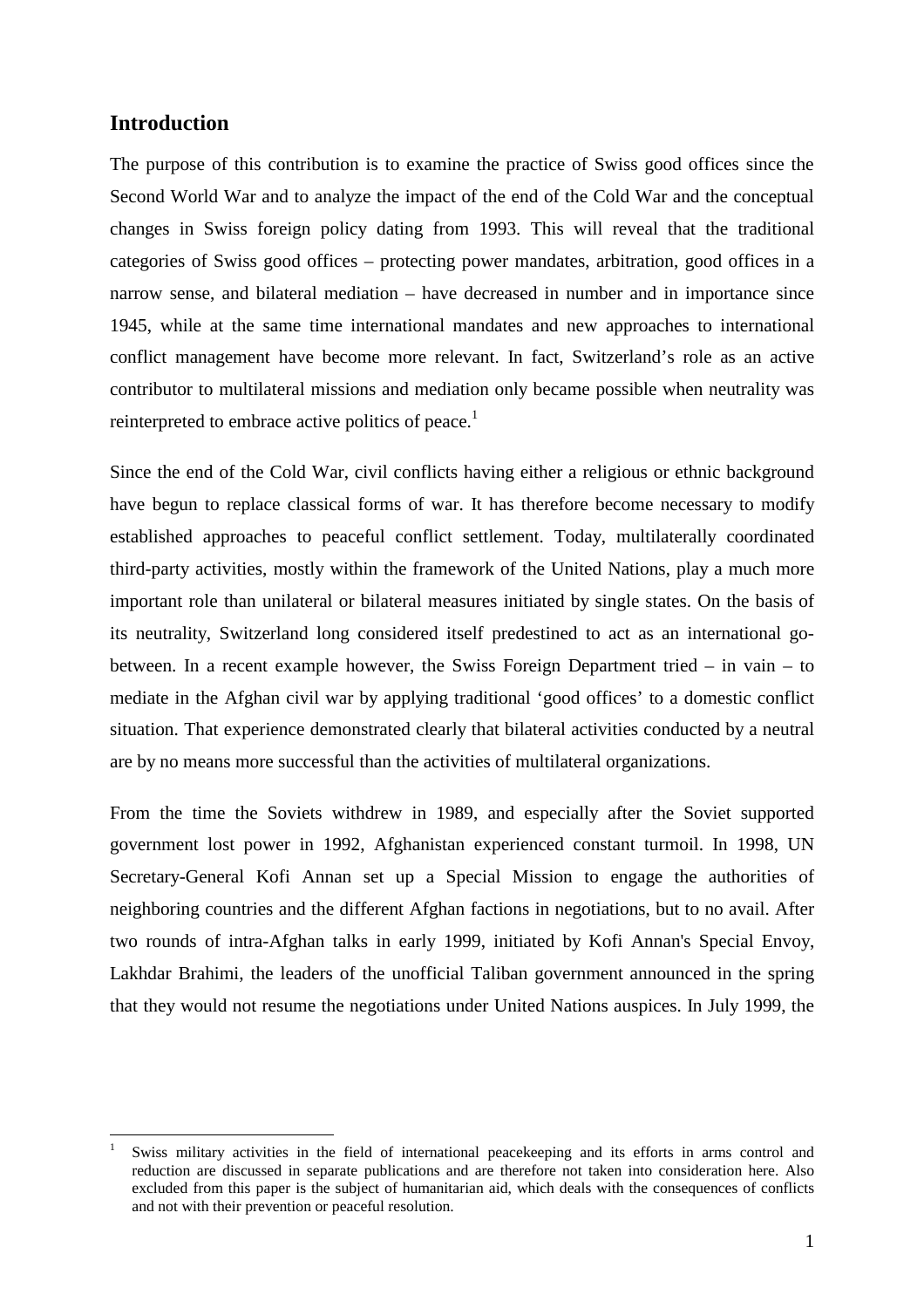Taliban launched a military offensive against the northern United Front, which was under the leadership of Ahmed Shah Massoud, but they were unable to gain a decisive advantage.<sup>2</sup>

After Brahimi's failure, the Swiss initiated a bilateral mediation effort.<sup>3</sup> In the second half of 1999 and in early 2000, high-ranking Taliban representatives and delegates of the United Front met secretly in Switzerland. In order to establish contacts and to prepare the negotiations, each side was invited for separate talks with Swiss officials and representatives of the Swiss National Bank, the ICRC, and the State Secretariat for Economic Affairs. In the autumn of 1999 the talks were followed by a meeting of the conflict parties in Switzerland, moderated by Andrej Motyl, a Swiss diplomat formerly stationed at the Swiss embassies in Teheran and Tashkent. However, when Motyl tried to resume the negotiations in Afghanistan, the atmosphere had cooled and the military conflict had resumed. The two parties met in Switzerland for the last time in March 2000, and when a new Taliban offensive was launched in August, the United Front refused to continue the talks. In the end, the Swiss initiative, just like the UN mediation effort, came to nothing. $4$ 

Today, good offices are part of a wide range of diplomatic and even military activities. As traditionally defined in international law, good offices constitute measures undertaken by a third party (a state, an international organization, or a single citizen) to induce two conflicting countries to resume negotiations *without* the third party taking part in the actual negotiations.<sup>5</sup> The Swiss conception of good offices after the Second World War was broader, however. It included any initiative and measure taken by an international organization, a state, its authorities, or one of its citizens with the aim to contribute towards peaceful settlement of a conflict between other states.<sup>6</sup> This wider definition includes legal arbitration, good offices in

<sup>2</sup> UN General Assembly, Official Records, *Report of the Secretary-General on the work of the Organization*, Fifty-fourth Session, Supplement No. 1  $(A/54/1)$ , 31 August 1999, para. 83.

Since 1990 Swiss diplomacy had been involved in the Afghan civil war. See more in the following section on "good offices and bilateral mediation".

<sup>4</sup> Artur K. Vogel, "Bin Laden diskret loswerden: In Afghanistan hätte die Schweiz beinahe Weltpolitik gemacht", *Weltwoche*, 20. September 2001, p. 9; "Schweiz organisierte Afghanistan-Gespräche: Abbruch wegen Offensive", *NZZ*, 2. November 2000, p. 14.

The Hague Convention for the Pacific Settlement of International Disputes (1907) states explicitly that "Powers strangers to the dispute have the right to offer good offices or mediation even during the course of hostilities" (Art. 3, para. 2), and that "the exercise of this right can never be regarded by either of the parties in dispute as an unfriendly act" (Art. 3, para. 3).

<sup>6</sup> This widely accepted definition is taken from: Konrad Stamm, *Die Guten Dienste der Schweiz: Aktive Neutralitätspolitik zwischen Tradition, Diskussion und Integration*, Herbert Lang, Bern 1974, p. 5.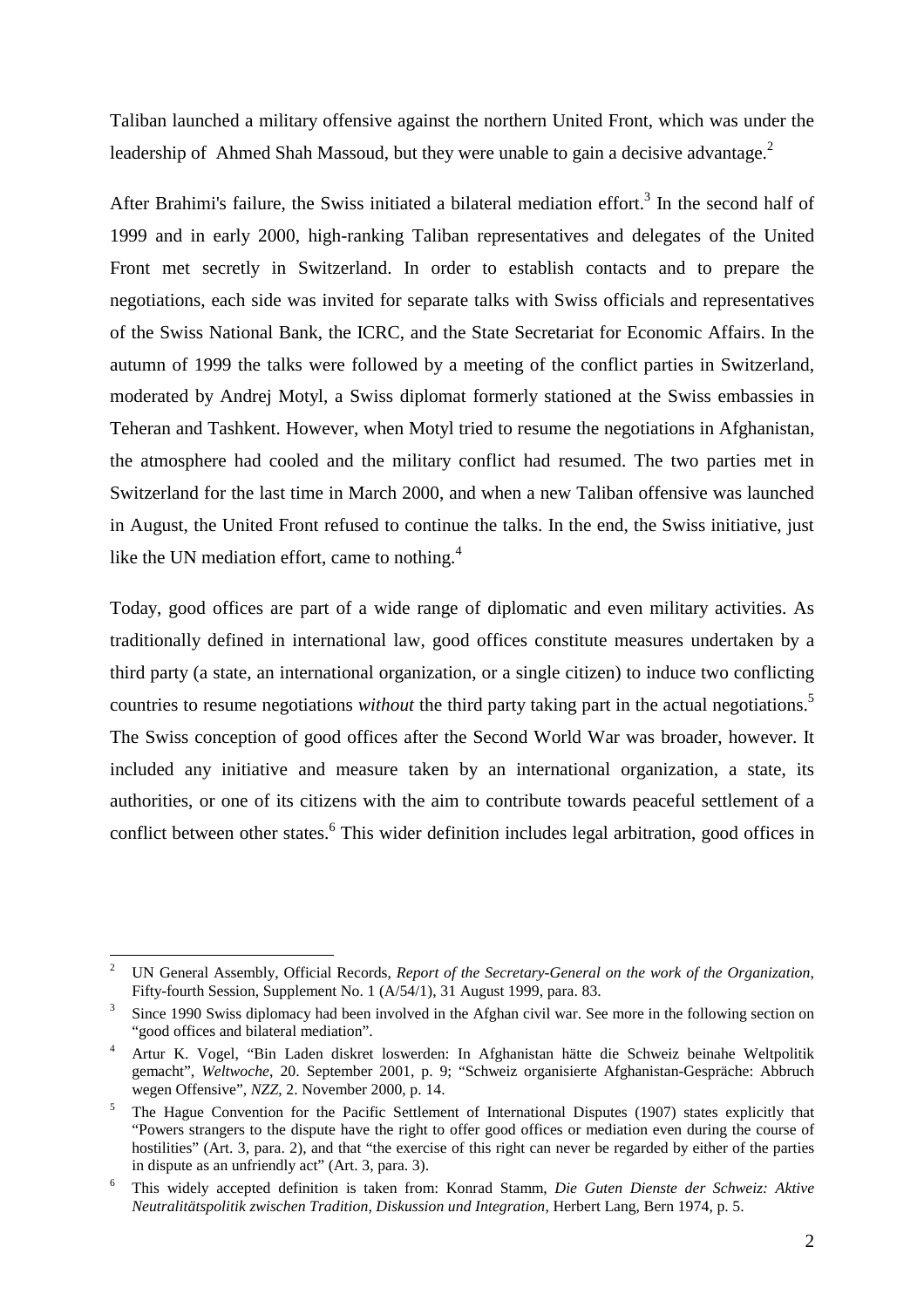a narrow (or technical) sense, mediation, conciliation, judicial settlement, and the protecting power institution.<sup>7</sup>

Throughout the Cold War period, Switzerland tried to adhere to its policy of classical neutrality, which implies strict abstention from international conflict situations. However, this strict conception of neutrality came under much pressure towards the end of the Second World War and in the immediate post-War period. In order to avoid international isolation, a less traditional definition of neutrality was called for.<sup>8</sup> The provision of good offices became an important Swiss instrument to that effect. It was Max Petitpierre, Swiss Foreign Minister from 1945 to 1961, who established a link between neutrality and solidarity, thereby emphasizing that neutrality is more than a defensive concept based on abstention and passivity. For Petitpierre, neutrality implied the will and obligation to take on responsibilities abroad, particularly in the case of international conflicts. Together with an emphasis on humanitarian assistance, the Swiss government then promoted its availability for good offices, based on the formula of "neutrality and solidarity." At the time there was a strong conviction that a permanent neutral was in a privileged position to assist other nations in settling their conflicts.<sup>9</sup> However, the fear that neutrality would be damaged by political involvement in fact hindered the government from taking on assignments in a number of instances. This was particularly the case with mandates and mediation initiated under the auspices of the United Nations.

The establishment of the UN in 1945 created a new framework for the prevention and resolution of international conflicts, and the world organization soon became the most important player in international conflict management.<sup>10</sup> Multilateral preventive diplomacy

<sup>7</sup> Michael E. Dreher, *Die Institution der Guten Dienste im Völkerrecht*, Diss. Zurich 1980, p. 103f. Mediation and conciliation go beyond good offices in the sense that the third party takes active part in the negotiations and submits its own proposals for settlement of the dispute.

<sup>8</sup> Edgar Bonjour, *Geschichte der schweizerischen Neutralität: Kurzfassung*, Helbing und Luchtenhahn, Basel und Stuttgart 1978, p. 106.

This argument was repeatedly brought forward by Raymond Probst, former Secretary of State in the Swiss Department for Foreign Affairs. Raymond R. Probst, "Die 'Guten Dienste' der Schweiz", in *Annuaire de l'Association suisse de science politique*, Lausanne 1963, pp. 21-25; Raymond R. Probst, *'Good Offices' in the Light of Swiss International Practice and Experience*, Martinus Nijhoff Publishers, Dordrecht/Boston/London 1989, pp. 13-15; Raymond R. Probst, "Die Schweiz und die 'Guten Dienste'", in Alois Riklin, Hans Haug und Raymond Probst (ed.), *Neues Handbuch der schweizerischen Aussenpolitik*, Schriftenreihe der Schweizerischen Gesellschaft für Aussenpolitik 11, Paul Haupt, Bern, Stuttgart and Vienna 1992, p. 660f.

<sup>&</sup>lt;sup>10</sup> More than a quarter of all international mediation efforts since 1945 fell under the responsibility of the UN. Marquis, Lionel und Gerald Schneider. "Wer kommt als Vermittler zum Zuge? Überschätzte und unterschätzte Anforderungsfaktoren für Mediationstätigkeiten", in *Schweizerische Zeitschrift für Politische Wissenschaft*, Vol. 2, Issue 3, 1996, p. 72f.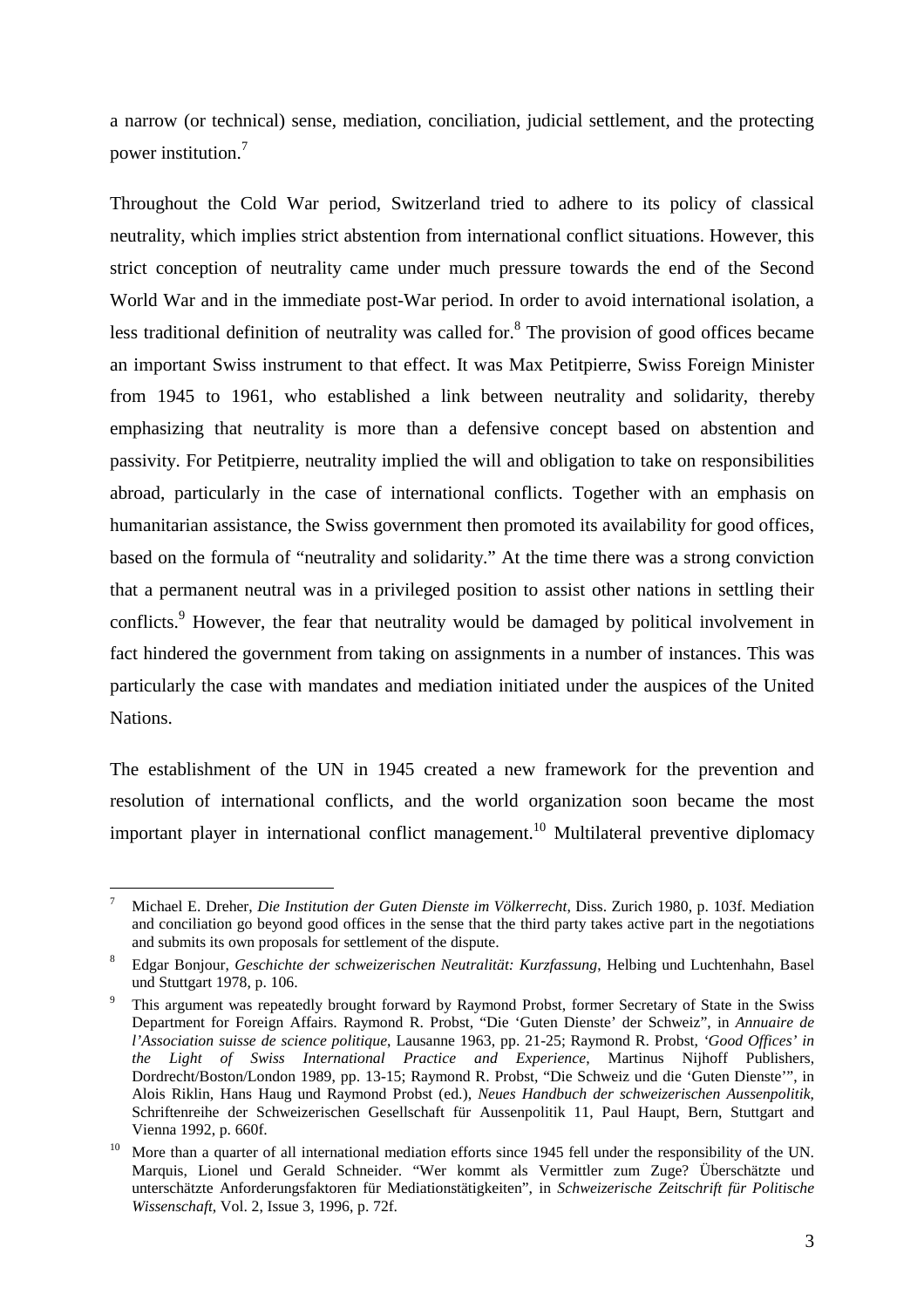and peacekeeping replaced the traditional procedures of good offices and arbitration. Although not a member of the UN due to its neutrality, Switzerland retained its policy of good offices and tried to increase its influence by taking on international mandates, supervising armistices or internationally agreed plebiscites, offering hospitality to international organizations or conferences, and providing various services to settle disputes and to soften the effects of war. $^{11}$ 

However, since the Swiss concept was mainly meant to promote neutrality, it suffered from rhetorical overstretch. In fact, the country was most reluctant to participate in multilateral UN activities, and the significance of neutrality as a basis for good offices was highly overestimated. This only changed when the Cold War confrontation ended and the isolationist policy of neutrality lost its relevance. The conceptual changes affecting Swiss foreign policy since 1993 emphasized a need for new instruments exercised in close international cooperation, including diplomatic, economic, humanitarian, and even military measures.

In the following five sections, Switzerland's achievements in the field of good offices since 1945 will be discussed and evaluated. These include the country's activities as a protecting power, as a host for international organizations and conferences, as an arbitrator and mediator, and also as an executor of international mandates. The concluding section will highlight recent changes in the Swiss concept of mediation and preventive diplomacy.

#### **1 – Serving as a protecting power**

 $\overline{a}$ 

Much of Switzerland's reputation in the field of good offices is due to its experience as a protecting power. A state can become a protecting power by representing another state in a third state, in the absence of direct diplomatic relations between the latter two states. The protecting power task consists of maintaining an indispensable minimum of contact between belligerents, or between states that have broken off diplomatic relations for another reason, until hostilities cease and/or until both countries resume their ties.<sup>12</sup> Switzerland first acted as a protecting power in the Franco-German War of 1870/1871, when it was entrusted with the

<sup>11</sup> Raymond Probst, *'Good Offices' in the Light of Swiss International Practice and Experience*, Martinus Nijhoff Publishers, Dordrecht 1988, p. 11; Pierre Du Bois, "Neutrality and Political Good Offices: The Case of Switzerland", in Hanspeter Neuhold, and Hans Thalberg (ed.), *The European Neutrals in International Affairs*, Wilhelm Braumüller, Vienna 1984, p. 7f.

<sup>&</sup>lt;sup>12</sup> The protecting power mandate is founded on art. 45 and 46 of the 1961 Vienna Convention on Diplomatic Relations, and art. 8 of the 1963 Vienna Convention on Consular Relations.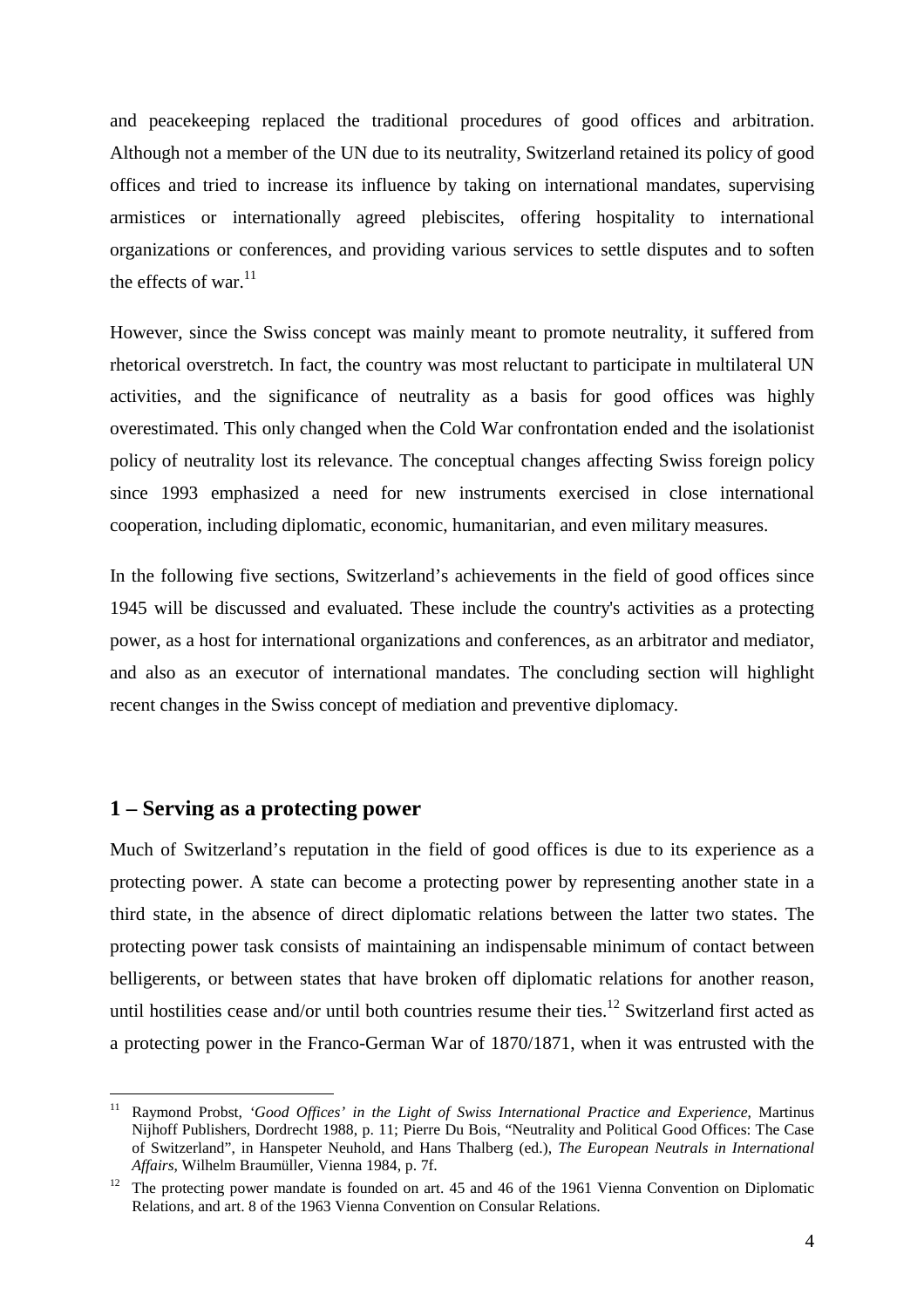interests of the Kingdom of Bavaria and the Grand Duchy of Baden in France. During the First World War, Switzerland had already assumed 36 such mandates before it reached the absolute peak of its activity in protecting foreign interests in the Second World War. By then, Switzerland was simultaneously representing the interests of 35 nations, with over 200 single mandates, including most of the belligerents and all of the big powers except for the Soviet Union.<sup>13</sup> At that time the Foreign Interests Section was by far the largest office of the Swiss Foreign Ministry in Bern.

During the first period of the Cold War, from 1947 to 1963, Switzerland was – most likely due to its vast experience and availability – requested to act as a protecting power whenever international tensions rose. This was the case after the Suez Crisis of 1956, when several Western states turned to Switzerland to represent their interests in a number of Arab states – e.g., Great Britain in Egypt and Syria; France in Egypt, Jordan, Iraq and Syria – raising the total number of Swiss mandates from 5 (in 1954) to 17 (in 1956). Most of these mandates were gradually rescinded in the course of events until the start of the 1960s, when the United States and several South American nations asked Switzerland to represent their interests in Cuba after the break of the diplomatic relations between the United States and Cuba in 1961. This event raised again the number of Swiss mandates to 16 (1962). The mandate for the United States in Cuba became the most enduring one, and it included a spectacular airlift between Cuba and Florida instigated by the protecting power in 1965. The airlift enabled more than 260,000 Cubans who opposed the regime to emigrate to the United States over the next seven years.14 Switzerland has also been representing Cuban interests in Washington since 1991, a mandate that was shifted by the Cuban government from Czechoslovakia to Switzerland after the dissolution of the Eastern bloc.

The Cold War crises of the 1950s and 1960s led to a clear increase in the number of Swiss mandates for protecting foreign interests, but the ongoing process of worldwide decolonialization also had an impact on Switzerland's activities as a protecting power. From 1967 to 1973, for example, the Swiss represented American and British interests in Algeria.<sup>15</sup> When India and Pakistan severed relations in 1971, it was the first time that two developing

<sup>&</sup>lt;sup>13</sup> Reto Borsani, *La Suisse et les bons offices*, mémoire, IUHEI Geneva 1994, p. 16.<br><sup>14</sup> See Wayne S. Smith, "The Protecting Power and the U.S. Interests Section in Cuba", in David D. Newsom (ed.), *Diplomacy under a Foreign Flag: When Nations Break Relations*, Hurst, London 1990, pp. 99-112; Raymond Probst, *'Good Offices' in the Light of Swiss International Practice and Experience*, Martinus Nijhoff Publishers, Dordrecht 1988, p. 114f.

<sup>&</sup>lt;sup>15</sup> Cf. William Eagleton, "Evolution of the U.S. Interests Sections in Algiers and Baghdad", in David D. Newsom (ed.), *Diplomacy under a Foreign Flag: When Nations Break Relations*, Hurst, London 1990, pp. 90-98.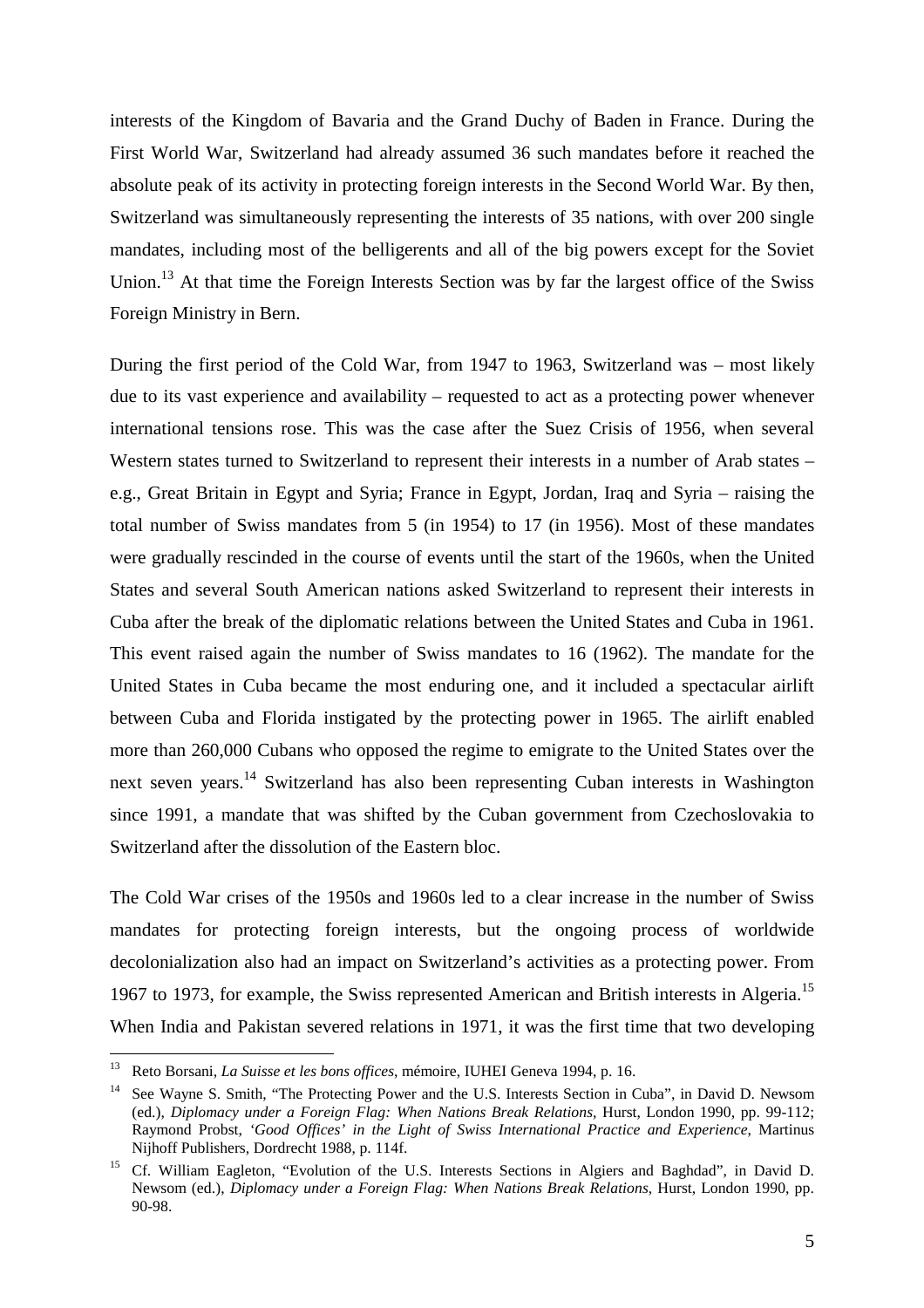countries asked Switzerland to represent their interests reciprocally.<sup>16</sup> Discussing the value of neutrality with Swiss members of Parliament, Foreign Minister Graber emphasized that this mandate confirmed the importance of neutral countries in world affairs, even as the focus was shifting from East-West to North-South conflicts in the  $1970s$ <sup>17</sup> In fact, following the outbreak of the Yom Kippur War in the Middle East in 1973, the number of foreign interests represented by Switzerland reached its highest level since the Second World War with 25 assignments.

The rising Cold War tensions in the 1980s once more seemed to confirm the importance of Switzerland's role as a protecting power. This was particularly true for Switzerland's role in the Iran hostage crisis in  $1979/80$ <sup>18</sup> Nearly a year after the Islamic revolution led by Ayatollah Khomeini and the exiling of Shah Reza Pahlevi to Egypt and Morocco, and finally to the United States for medical treatment, 52 U.S. diplomatic staff members in Tehran were taken hostage. The embassy compound was occupied by Islamic militants on November 4, 1979. Although formal diplomatic relations between the United States and Iran continued to exist, the American Embassy in Tehran obviously could no longer function under those circumstances. The American government therefore approached Raymond Probst, Swiss Ambassador in Washington, D.C., and asked for Switzerland's informal support in Tehran. The fact that the Swiss already represented U.S. interests in Cuba, where they had proven their ability and usefulness to the United States in another difficult country, made Switzerland in the words of an American official the "natural choice" for this task.

For five months Switzerland acted discreetly as a kind of de facto caretaker of U.S. interests in Iran. The communication channel started with Ambassador Probst and his Assistant Franz

<sup>&</sup>lt;sup>16</sup> According to Probst, the Swiss, at the request of both parties, also embarked on some mediating efforts, which helped to pave the way for an agreement on the repatriation of prisoners of war and civilians – an agreement that finally led to the restoration of diplomatic relations between New Delhi and Islamabad in 1976. Raymond Probst, *'Good Offices' in the Light of Swiss International Practice and Experience*, Martinus Nijhoff Publishers, Dordrecht 1988, p. 114.

<sup>17</sup> Foreign Minister Graber in a speech to the Parliamentary Committee on Foreign Affairs of the Council of States. Swiss Federal Archives, Bern, E 1050.12 1995/512, 3, Kommission für auswärtige Angelegenheit des Ständerates, 10. Januar 1972.<br>For the Swiss role in the U.S.-Iran hostage crisis, see the following first hand accounts: Raymond R. Probst,

<sup>&</sup>quot;The 'Good Offices' of Switzerland and Her Role as Protecting Power", in David D. Newsom (ed.), *Diplomacy under a Foreign Flag: When Nations Break Relations*, Hurst, London 1990, pp. 18-31; David D. Newsom, "The Sensitive Link: The Swiss Role in the U.S.-Iran Hostage Crisis", in David D. Newsom (ed.), *Diplomacy under a Foreign Flag: When Nations Break Relations*, Hurst, London 1990, pp. 32-43. For the context of the Swiss activities in the larger context of American diplomatic efforts, see: Harold H. Saunders, "Diplomacy and Pressure: November 1979-May 1980", in Warren Christopher, Harold H. Saunders, et al. (ed.), *American Hostages in Iran: The Conduct of a Crisis*, Yale University Press, New Haven 1985, pp. 72- 143, especially p. 88f.; and Harold H. Saunders, "Beginning of the End", in Warren Christopher, Harold H. Saunders, et al. (ed.), *American Hostages in Iran: The Conduct of a Crisis*, Yale University Press, New Haven 1985, pp. 281-296.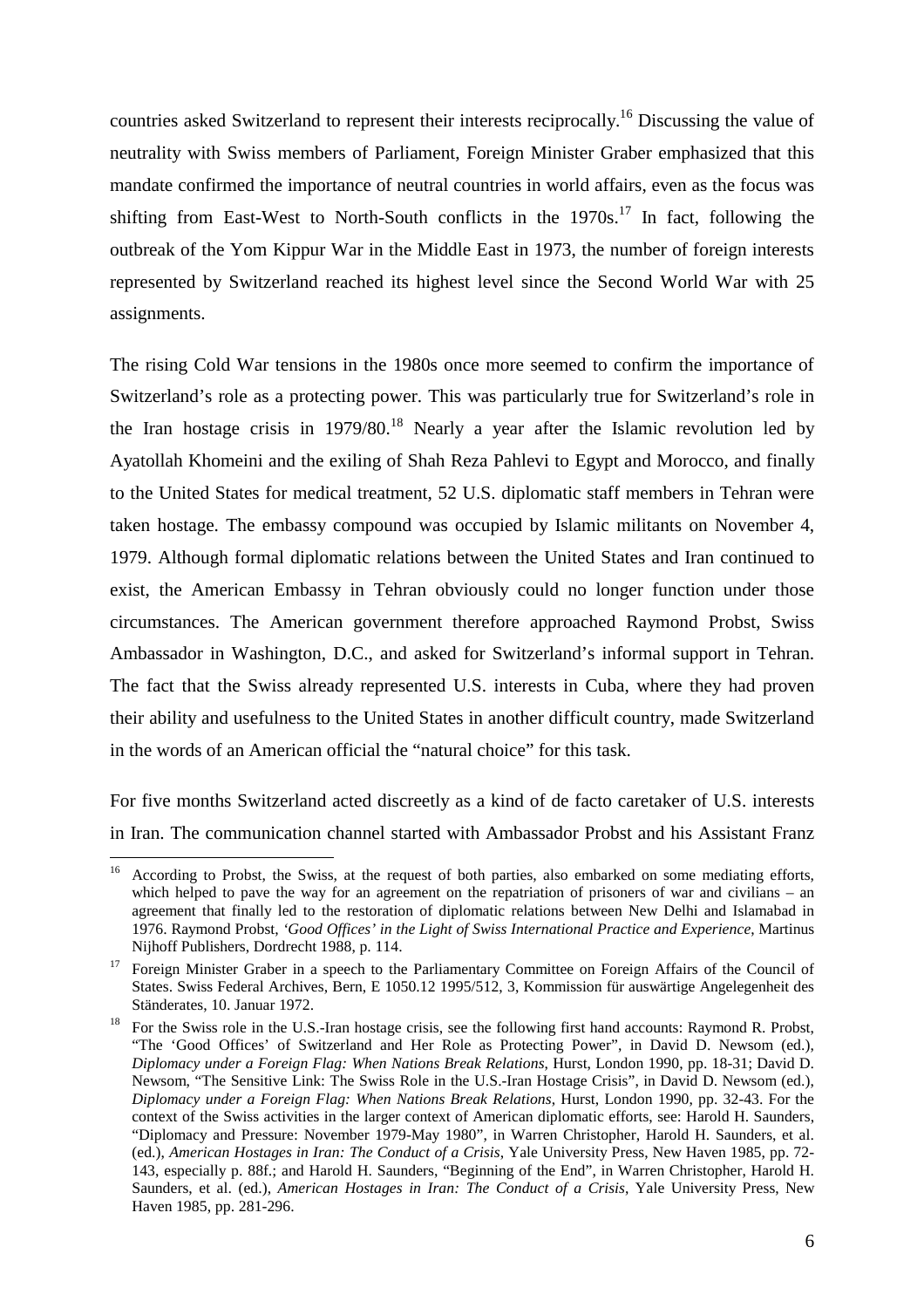Muheim in Washington D.C., went through the Swiss Foreign Ministry in Bern (Ambassador Edouard Brunner), and ended at the Swiss embassy in the Iran capital (Ambassador Erik Lang). David D. Newsom, U.S. Under Secretary for Political Affairs, called it the "sensitive link."<sup>19</sup> The Swiss government also offered to help by providing a Swiss civilian aircraft for transport when thirteen hostages, women and blacks, were released early in the crisis. However, the Iranians disapproved of the special aircraft and chose another option.

The Swiss channel subsequently served mainly to transmit urgent messages, and Ambassador Lang in Tehran became one of the prime sources of information on the spot. When diplomatic relations between the United States and Iran broke down on April 7, 1980, the Swiss link was already well established. It was only a matter of formality to assign to Switzerland the official mandate to represent U.S. interests in Iran. In the course of events, the Swiss authorities were able to arrange for secret contacts through their embassies in both countries and even for topsecret meetings of emissaries from both sides on Swiss territory.<sup>20</sup> Yet the decisive breakthrough in the hostage crisis came only when, late in August 1980, the United States received word through Germany that the Ayatollah regime was ready to enter top-level negotiations. Finally, Algeria, which had previously been asked by Iran to represent its interests towards the United States, acted as an intermediary in protracted negotiations. This opened the way for decisive bargaining by U.S. Deputy-Secretary of State Warren Christopher, which ultimately led to the release of all hostages in January 1981. The role of the Swiss in this final phase was limited to offering a reliable diplomatic back channel.<sup>21</sup>

Another important mandate was entrusted to Switzerland in the 1980s by Great Britain at the outbreak of the Falkland (Malvinas) Islands conflict.<sup>22</sup> The request to take care of British interests in Argentina reached Bern on April 2, 1982. The members of the Swiss embassy in Buenos Aires were informed accordingly, and after obtaining the consent of the Argentine government, they were able to fulfill the new task within hours. Apart from taking charge of

<sup>19</sup> 19 Based on the title of David D. Newsom's article on the Swiss role in the hostage crisis, which was first published in a commemorative publication for Ambassador Probst: David D. Newsom, "The Sensitive Link: The Swiss role in the U.S.-Iran Hostage Crisis", in Edouard Brunner, et al. (Hg.), *Einblick in die schweizerische Aussenpolitik: zum 65. Geburtstag von Staatssekretär Raymond Probst*, Verlag Neue Zürcher Zeitung, Zurich 1984, pp. 291-303.

<sup>&</sup>lt;sup>20</sup> Harold H. Saunders, "Beginning of the End", in Warren Christopher, Harold H. Saunders, et al. (ed.), *American Hostages in Iran: The Conduct of a Crisis*, Yale University Press, New Haven 1985, pp. 285-287.

<sup>&</sup>lt;sup>21</sup> Ibid., pp. 289-296; Cf. Raymond Probst, 'Good Offices' in the Light of Swiss International Practice and *Experience*, Martinus Nijhoff Publishers, Dordrecht 1988, p. 116f.

<sup>22</sup> Raymond Probst, *'Good Offices' in the Light of Swiss International Practice and Experience*, Martinus Nijhoff Publishers, Dordrecht 1988, p. 117f.; Raymond R. Probst, "The 'Good Offices' of Switzerland and Her Role as Protecting Power", in David D. Newsom (ed.), *Diplomacy under a Foreign Flag: When Nations Break Relations*, Hurst, London 1990, p. 29f.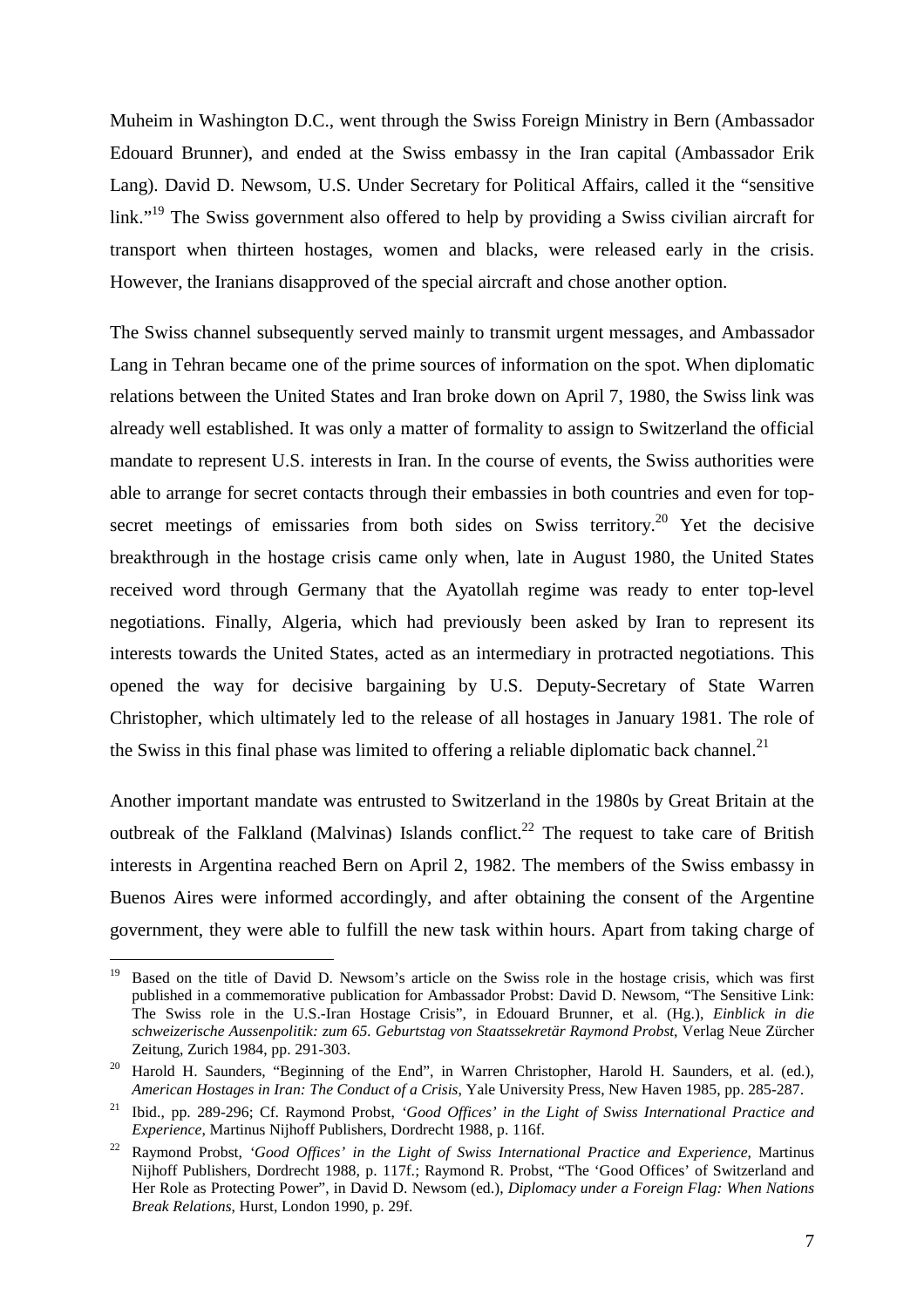the large British embassy and two consulates general, they also assumed the protection of thirty thousand British subjects in the country. Since the Falkland Islands continued to be considered British territory by London, the interests of the British citizens on the islands were excluded from the mandate.

The Swiss had to handle administrative matters, such as organizing the repatriation of the British embassy staff as well as a number of journalists. Their task was facilitated by a mutual agreement that permitted four diplomatic and four consular officers of each of the conflicting parties to remain on the spot at the disposal of the protecting diplomatic mission. While Switzerland represented British interests in Buenos Aires, Argentina mandated Brazil with the role of its protecting power in London. After the hostilities on the Falkland Islands ended, it still took almost eight years until the two sides finally decided to resume diplomatic relations, and the Swiss and Brazil mandates ended in 1990. By then, Switzerland still held ten protecting power mandates, among others those for the United States in Cuba and Iran as well as one for Iran in Egypt.

During the two World Wars, neutrality and abstention from world politics definitely predestined Switzerland as protecting power for nations at war. In the Cold War period, Switzerland's vast experience with such mandates, its lack of ambition in world politics, a wide-spread network of embassies and friendly relations with almost every nation seemed to be the key reasons that Switzerland was chosen as a protecting power. Last but not least, the Swiss were eager to prove the usefulness of the neutral position in times of troubled world affairs. In the meantime, however, the circumstances have changed. Despite a growing number of worldwide conflicts since the end of the Cold War, Swiss mandates for representing foreign interests have decreased continuously since the late 1980s. Three main reasons account for this development: First, several formerly hostile states resumed official ties after the end of the East-West confrontation. Second, the nature of worldwide conflicts in general changed from classic interstate disputes to intrastate conflicts and civil wars, in which classic diplomatic means and the protecting power institute in particular can no longer be applied. Third, the Swiss themselves became less keen to accept any possible mandate. This can best be illustrated by the events accompanying NATO's war in Kosovo in 1999.

As early as October 1998, when the likelihood of allied air attacks on Serbia could no longer be excluded, Great Britain and Germany sounded out the willingness of the Swiss Foreign Ministry to represent their interests should diplomatic relations with Belgrade be severed. The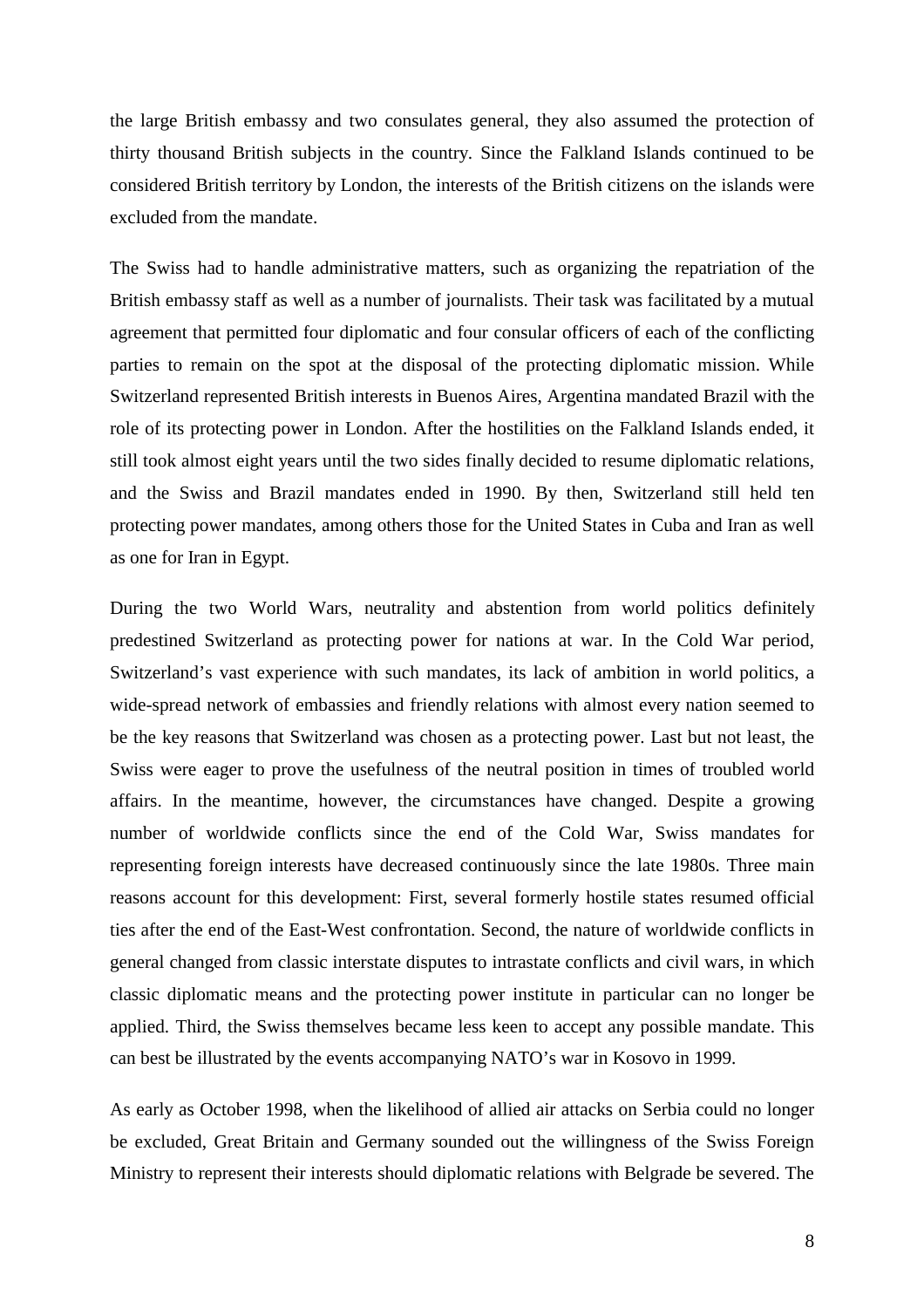Swiss authorities rejected this possibility at the time.<sup>23</sup> The official explanation, by Swiss Foreign Minister Flavio Cotti, that he could not guarantee that the embassy in Belgrade would stay open once allied air raids began, seems somewhat ephemeral. Following the new conceptual guidelines in foreign policy of 1993 that departed from the strict neutrality policy during the Cold War years, it is more likely that the Swiss government, after vigorously condemning the Serbs for their expulsions in Kosovo, did not want any closer relationship with the misanthropist regime of Milosevic.<sup>24</sup> Nonetheless, the Swiss government changed its attitude in the course of the NATO operation against the Milosevic regime in the spring of 1999, by returning to its neutrality policy and offering its availability as a protecting power to other nations in Belgrade.25 It took on the task of representing France in Belgrade and received an identical request from the United States.<sup>26</sup> While Switzerland, still with some reluctance, was now prepared to take on the U.S. mandate, the assignment could not be effected in the end due to lack of Yugoslav consent.<sup>27</sup> After the end of the hostilities in former Yugoslavia, the mandate for France was handed back in November 2000, and by the end of the year 2001 Switzerland was only exercising five protecting power mandates; for the United States in Cuba and Iran, for Iran in Egypt, for Israel in Ghana, and for Cuba in the United States.<sup>28</sup>

#### **2 – Hosting international organizations and conferences**

Similar to its availability as a protecting power, Switzerland long regarded its readiness to host international organizations or conferences as an expression of international solidarity.<sup>29</sup> Switzerland's reputation as a host for international organizations originated with the

<sup>23</sup> After the opening of the NATO air campaign, the British interests in the Serb Republic were officially

represented by Brazil and German interests by Japan.<br><sup>24</sup> "Schlechter Start für Gute Dienste", *NZZ*, 16. April 1999, p. 13; "Cotti a refusé de protéger les intérêts allemands et anglais à Belgrade", *La Liberté*, 10 juin

<sup>&</sup>lt;sup>25</sup> This attitude is best represented by the official explanation of the Federal Council of April 21, 1999 on the War in Kosovo: "*The Federal council first of all confirms its readiness to take on any assignment that is likely to contribute to a political solution of the conflict – be it by lending its good offices, representing the diplomatic interests of other nations, or by offering its territory to negotiators of the parties to the conflict.*" (Translation by the author)

<sup>&</sup>lt;sup>26</sup> Switzerland was only the second choice after Sweden, which had previously been rejected by Milosevic as a U.S. protecting power because Washington had objected to Yugoslav interests being represented by China in the United States.<br><sup>27</sup> "Gute Dienste nach wie vor gefragt", *NZZ*, 21. April 1999, p. 15.<br><sup>28</sup> Information by the Foreign Interests Section of the Swiss Foreign Department, dated October 10, 2001.

<sup>29</sup> Jon A. Fanzun und Patrick Lehmann, *Die Schweiz und die Welt: Aussen- und sicherheitspolitische Beiträge der Schweiz zu Frieden, Sicherheit und Stabilität, 1945-2000*, Zürcher Beiträge zur Sicherheitspolitik und Konfliktforschung 57, ETH Zurich 2000, p. 101.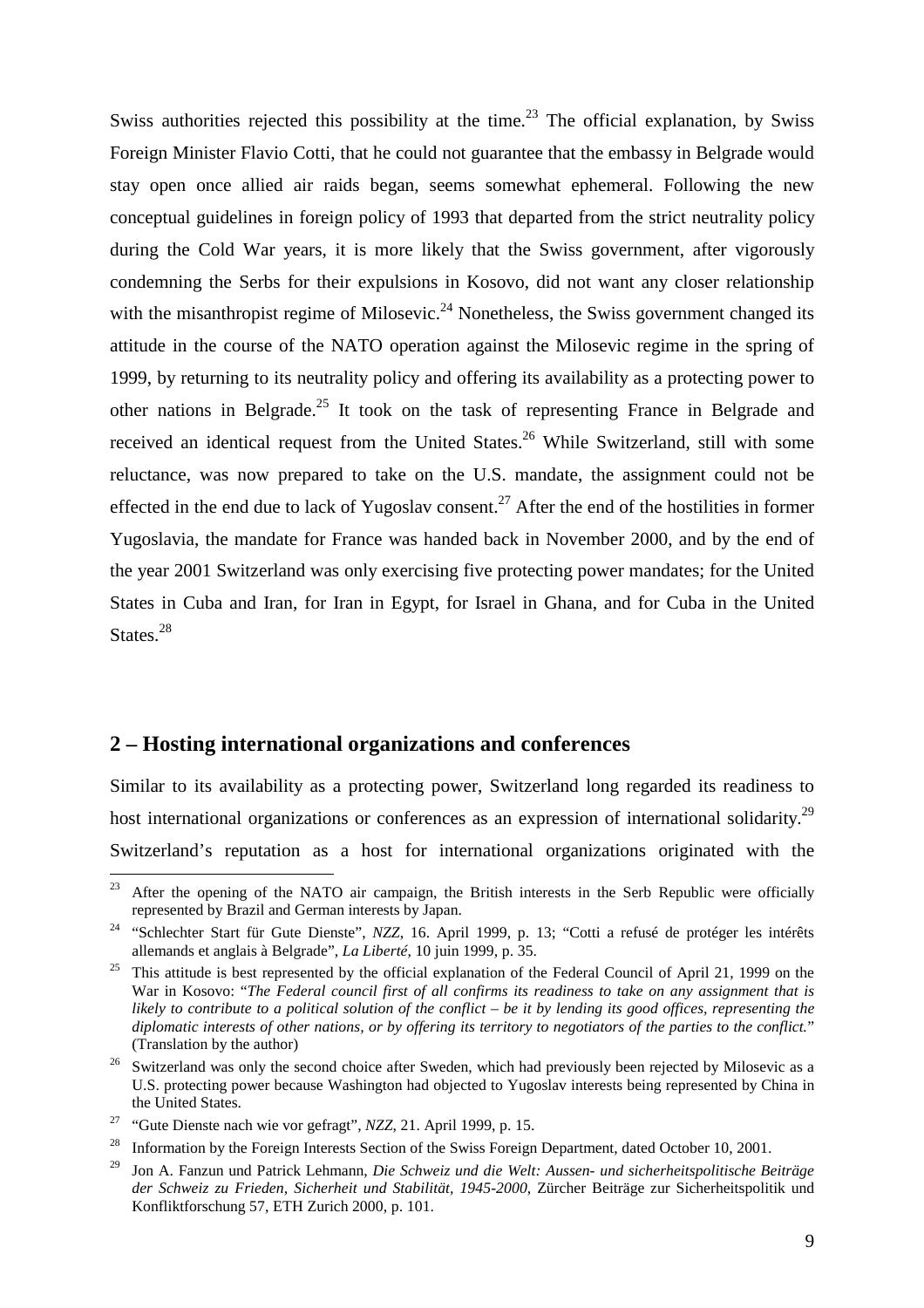establishment of the League of Nations in Geneva after the First World War. Switzerland also organized a number of important international conferences, among them the peace conference between Turkey and the French-British Entente and Greece in Lausanne, which lead to the conclusion of a peace treaty in 1923, and the conference between Germany and the Western powers in Locarno, which produced the so-called Locarno pact of 1925.

After the Second World War, the United Nations Organizations followed the former League of Nations to Geneva by making use of the Palais des Nations as its European headquarters. Although the main center of the United Nations was established in New York, Geneva became the host of many special agencies and bodies of the United Nations Organization.<sup>30</sup> At present, more than 20 international intergovernmental organizations and more than 120 nongovernmental organizations (NGOs) are located in Geneva, and some 30,000 international officials and diplomats reside in the city. During the Cold War, Switzerland's political stability, its independent position between the blocs, its lack of a colonial past as well as its favorable geographical location, good communications, and infrastructure were the main factors that enabled Geneva to become a center of international relations. However, the times when Geneva seemed to be the "logical" choice as a seat for an international organization are gone. The end of the Cold War produced a wide range of potential residence cities for organizations and conferences: Geneva won the struggle for the seat of the World Trade Organization (WTO), but the Secretariat of the World Climate Convention was established in Bonn, the Secretariat for Biodiversity in Montreal, and the Organization for the Prevention of Chemical Weapons in The Hague. $31$ 

Moreover, Switzerland's attitude towards hosting international conferences has changed considerably in the past few years. In the early Cold War years, the Swiss were proud to host a number of important conferences in Geneva, such as the Indochina Conference of 1954 and

<sup>&</sup>lt;sup>30</sup> The special agencies in Geneva include the World Health Organization (WHO), the World Intellectual Property Organization (WIPO), the World Meteorologic Organization (WMO), the General Agreement on Tariffs and Trade (GATT), and most recently the World Trade Organization (WTO), the International Bureau of Education (IBE), as well as the International Telecommunications Union (ITU) and the International Labour Organization (ILO), which were established previously to the founding of the UN. Further United Nations bodies located at Geneva are the Economic Commission for Europe (ECE), the Conference on Disarmament, the United Nations Conference on Trade and Development (UNCTAD), the Office of the United Nations High Commissioner for Refugees (UNHCR), and the Commission on Human Rights, whereas the Economic and Social Council (ECOSOC) alternates its regular sessions between New York and Geneva. Other important independent international organizations located in Geneva are the European Free Trade Organization (EFTA), the European Organization for Nuclear Research (CERN), the International Committee of the Red Cross (ICRC), and the Interparliamentary Union (IPU).

<sup>&</sup>lt;sup>31</sup> Bundesrat, Bericht über das Verhältnis zwischen der Schweiz und der Organisation der Vereinten Nationen (UNO) vom 1. Juli 1998, p. 26.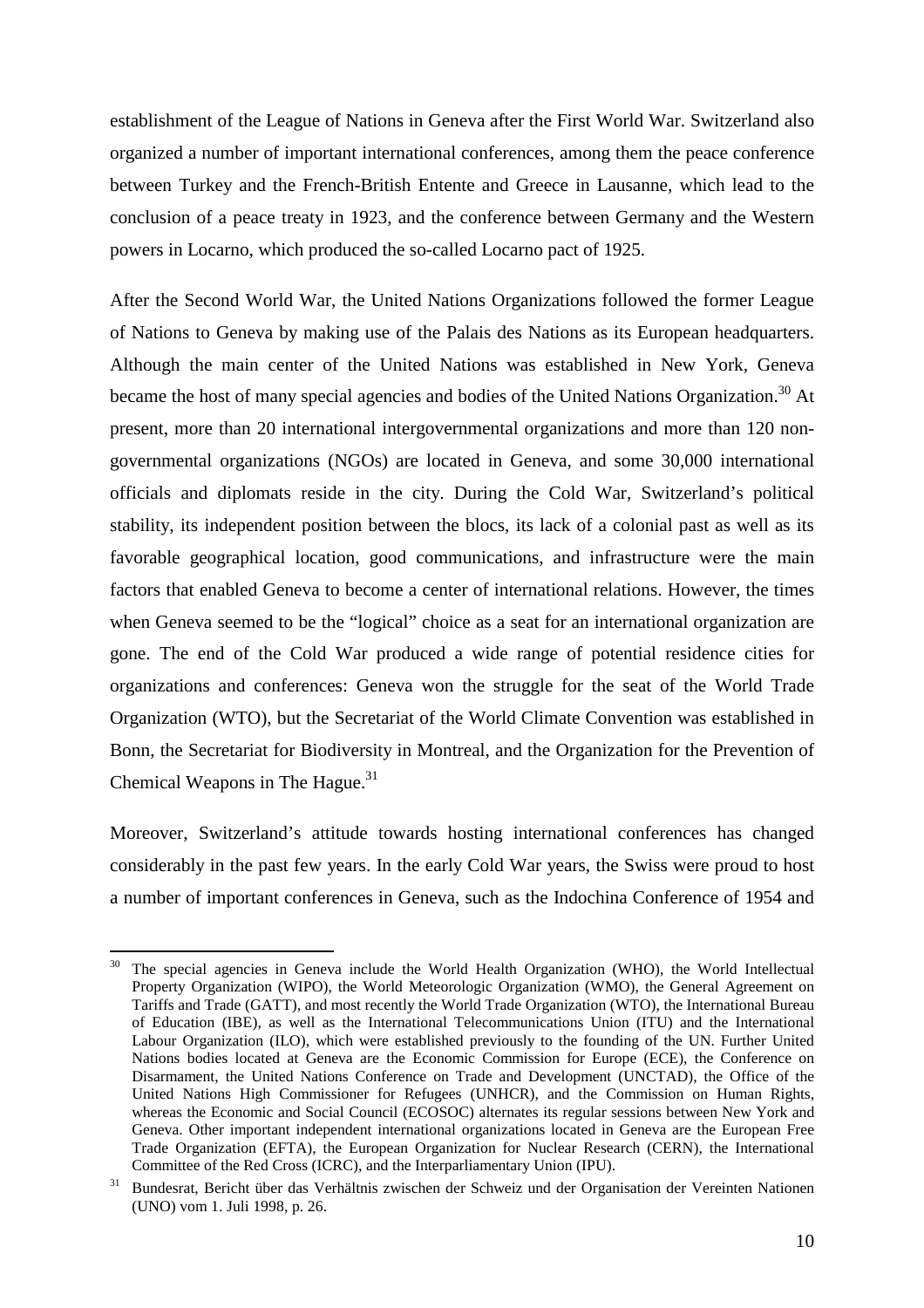the Laos Conference of 1961/1962 on the neutralization of the country, as well as the summit meeting of the "Big Four" (USSR, USA, Great Britain, and France) in 1955. The subsequent period of international détente in the late 1960s and early 1970s saw the Second Strategic Arms Limitation Talks (SALT II) between the United States and the Soviet Union from November 1972 on, the important second phase of the Conference on Security and Cooperation in Europe (CSCE) held in Geneva between 1973 and 1975, which lead to the Final Act of Helsinki, $32$  as well as the Middle East Conference in 1973 following the Yom Kippur War.<sup>33</sup> At the height of the second Cold War in the early 1980s, Geneva hosted the initial Strategic Arms Reduction Talks (START), which led to the signing of the Soviet-American Agreement on the Elimination of Intermediate-Range Nuclear Forces (INF) in 1987. In the same period the first superpower summit in over ten years took place in 1985: President Reagan and General Secretary Gorbachev met between November 19 and 21 in Geneva, an event to which Switzerland has always referred with special emphasis.  $34$ 

After the Cold War there was a general increase in the number of international conferences, most of them under the auspices of the United Nations or a group of states leading in crisis management in a specific area of tension. Although Switzerland was the host of the International Conference on Former Yugoslavia in 1992, the decisive diplomatic talks to end the war in Bosnia were held elsewhere.<sup>35</sup> Today Switzerland no longer aims primarily at hosting international conferences but rather applies to hold conferences at which it can contribute actively to international politics of peace. This was the case when the intergovernmental "Network Human Security", consisting of thirteen states working in close collaboration with NGOs, met at ministerial level in Lucerne in 1999 and 2000. At these meetings the prevention of small arms and light weapons and the role of non-state actors in

 $\overline{a}$ Subsequent CSCE expert meetings took place in Montreux 1978 (peaceful settlement of disputes), in Bern 1986 (human contacts), and in Geneva 1991 (national minorities).

<sup>&</sup>lt;sup>33</sup> The tensions in the Middle East would again be the subject of discussions in Geneva at the 1983 United Nations Conference on Palestine and once more when the special sessions of the UN General Assembly in 1988 and the Security Council in 1990 on the Palestine question were transferred from New York to the European headquarters of the UN.<br><sup>34</sup> For an overview of selected conferences organized in Geneva between 1945 and 1991, see the table in: Jean-

Pierre Vettovaglia, "La Suisse en tant que pays d'accueil d'organisations et de conférences internationales", in Alois Riklin, Hans Haug und Raymond Probst (ed.), *Neues Handbuch der schweizerischen Aussenpolitik*, Schriftenreihe der Schweizerischen Gesellschaft für Aussenpolitik 11, Paul Haupt, Bern, Stuttgart und Wien 1992, p. 784.

<sup>&</sup>lt;sup>35</sup> The talks to end the war in Bosnia were organized and headed by American Ambassador Richard Holbrooke in Dayton, Ohio, in the United States. Richard Holbrooke, *To End a War*, Random House, New York 1998.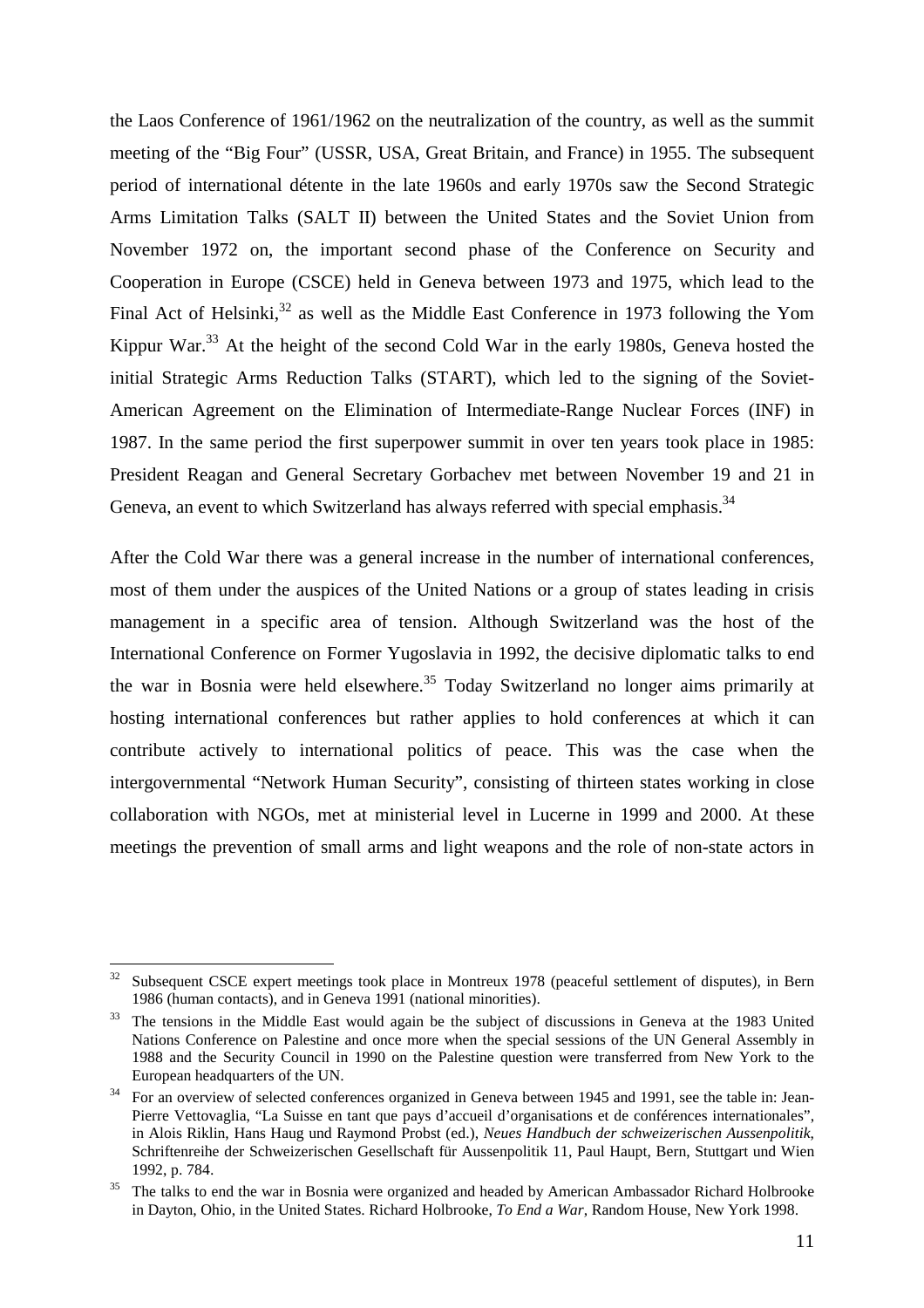regions at risk were discussed, and Switzerland took a leading role not only as organizing state, but also as an active participant in the talks.<sup>36</sup>

#### **3 – Arbitration activities**

 $\overline{a}$ 

Just like its role as a protecting power or as a host for international organizations and conferences, Switzerland's experience in international arbitration contributed considerably to its reputation regarding good offices. Yet due to the fact that the instrument of arbitration is used less and less in international conflict management, Switzerland's role as an impartial arbitrator has lost much of its attraction.

As a small state that is best protected by the rule of law in international affairs, Switzerland has always been keen to promote dispute settlements through judicial means. In the late 19th century, Switzerland – and more often individual Swiss citizens appointed by the Federal Council – helped third states to settle their differences by taking on an arbitral role in over 20 cases. The Alabama case of 1872 between Great Britain and the United States during the American Civil War was certainly the most prominent case. Yet, once the Permanent Court of Arbitration was established after the Second Hague Peace Conference of 1907 and the Permanent Court of International Justice was set up in The Hague by the League of Nations in 1922, it was no longer necessary to have a special court of arbitration for every conflict. Hence Switzerland's bilateral activity in this field lost much of its relevance. Thanks to Max Huber, who was elected to the Permanent Court of Justice and presided over it from 1925 to 1929, Switzerland – a full member of the League – was nevertheless instrumental in contributing to international jurisdiction.<sup>37</sup>

After the decline of the League of Nations, the International Court of Justice quickly replaced the Permanent Court of Justice as the principal judicial organ of the United Nations. Although Switzerland was the first non-member of the United Nations to adhere to the Court's Statute and to acknowledge the obligatory nature of its jurisdiction in 1948, it was no longer represented in the most important multilateral judicial organ by judges of Swiss nationality. Switzerland therefore tried to preserve its position by strengthening the notion of bilateral

<sup>36</sup> Eidgenössisches Departement für auswärtige Angelegenheiten, *Gewalt vorbeugen, Frieden mitgestalten, Demokratie stärken: Die Friedenspolitik der Politischen Direktion des EDA*, Bern Juli 2001, p. 4.

<sup>37</sup> Raymond Probst, *'Good Offices' in the Light of Swiss International Practice and Experience*, Martinus Nijhoff Publishers, Dordrecht 1988, p. 49f.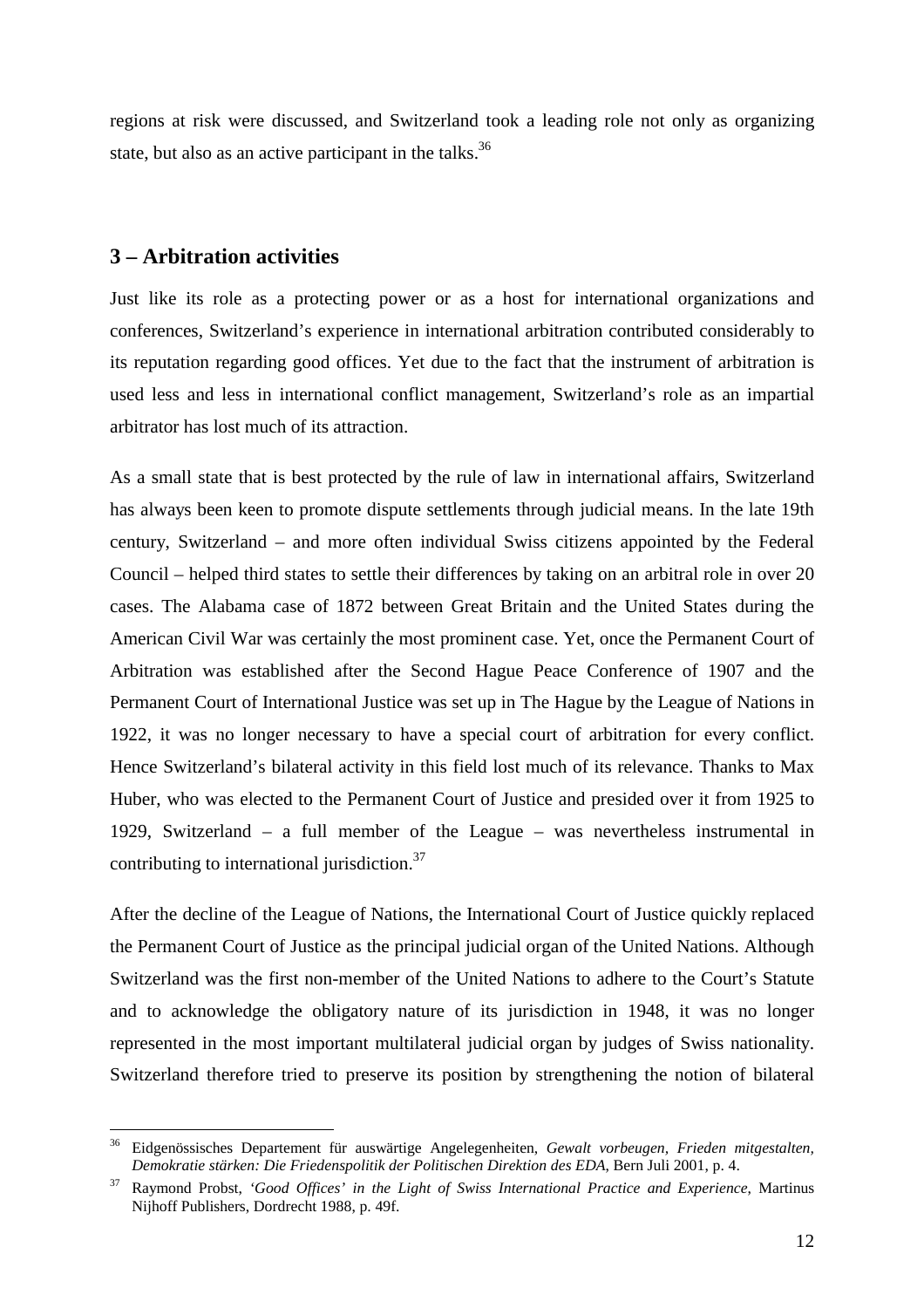arbitration and by promoting multilateral arbitration procedures within the context of the Conference on Security and Cooperation in Europe (CSCE).<sup>38</sup> Yet the Swiss project for the peaceful settlement of disputes between member states of the CSCE introduced as early as 1973 faced considerable resistance because of its obligatory character.<sup>39</sup> Only after the end of the Cold War did a meeting of CSCE experts in La Valetta produce a final draft for a European Court of Arbitration on CSCE (nowadays OSCE) matters, which was finally constituted in Geneva in 1995.

In recent decades, it seems that only disputes of secondary importance in interstate conflicts have been taken to the International Court of Justice, and international arbitration has only rarely been applied as an instrument of conflict management. Therefore, Switzerland has played a lesser role as a promoter and executor of international arbitration, both in quantity and relevance. As mentioned above, a substantial part of the efforts in peace politics has been transferred to the United Nations, and in post Cold War conflicts political solutions are usually preferred to judicial ones.<sup>40</sup> Up to now the European Court for Arbitration on OSCE matters, which was initiated by the Swiss, has not been called upon a single time. In the field of peace politics, services such as participating actively in multilateral mediation efforts and taking over international mandates are much more prominent today. Consequently, arbitral activities are no longer mentioned as a primary goal in the official Swiss concept of preventive diplomacy and conflict management.<sup>41</sup>

#### **4 – Good offices and bilateral mediation**

 $\overline{a}$ 

So far we have looked at traditional services provided by Switzerland, mostly *upon request* by a state or a group of states, to ease tension in international affairs. We now turn to the initiatives Switzerland promoted during the Cold War years as part of its 'active neutrality' politics: good offices (in their original sense) and bilateral mediation efforts that we would

<sup>38</sup> Rudolf L. Bindschedler, "Verfahren zur friedlichen Streiterledigung", in Alois Riklin, Hans Haug und Hans Christoph Binswanger (ed.), *Handbuch der schweizerischen Aussenpolitik*, Schriftenreihe der Schweizerischen Gesellschaft für Aussenpolitik 2, Paul Haupt, Bern/Stuttgart 1975, pp. 875-889.

<sup>39</sup> Christoph Breitenmoser, *Sicherheit für Europa: Die KSZE-Politik der Schweiz bis zur Unterzeichnung der Helsinki-Schlussakte zwischen Skepsis und aktivem Engagement*, Zürcher Beiträge zur Sicherheitspolitik und Konfliktforschung 40, ETH Zurich 1996.<br>Jon A. Fanzun und Patrick Lehmann, *Die Schweiz und die Welt: Aussen- und sicherheitspolitische Beiträge* 

*der Schweiz zu Frieden, Sicherheit und Stabilität, 1945-2000*, Zürcher Beiträge zur Sicherheitspolitik und Konfliktforschung 57, ETH Zurich 2000, p. 109.

<sup>41</sup> Eidgenössisches Departement für auswärtige Angelegenheiten (EDA), Politische Abteilung III/B, Konzept friedensfördernde Massnahmen (Legislaturperiode 2000-2003), Dezember 1999, p. 5.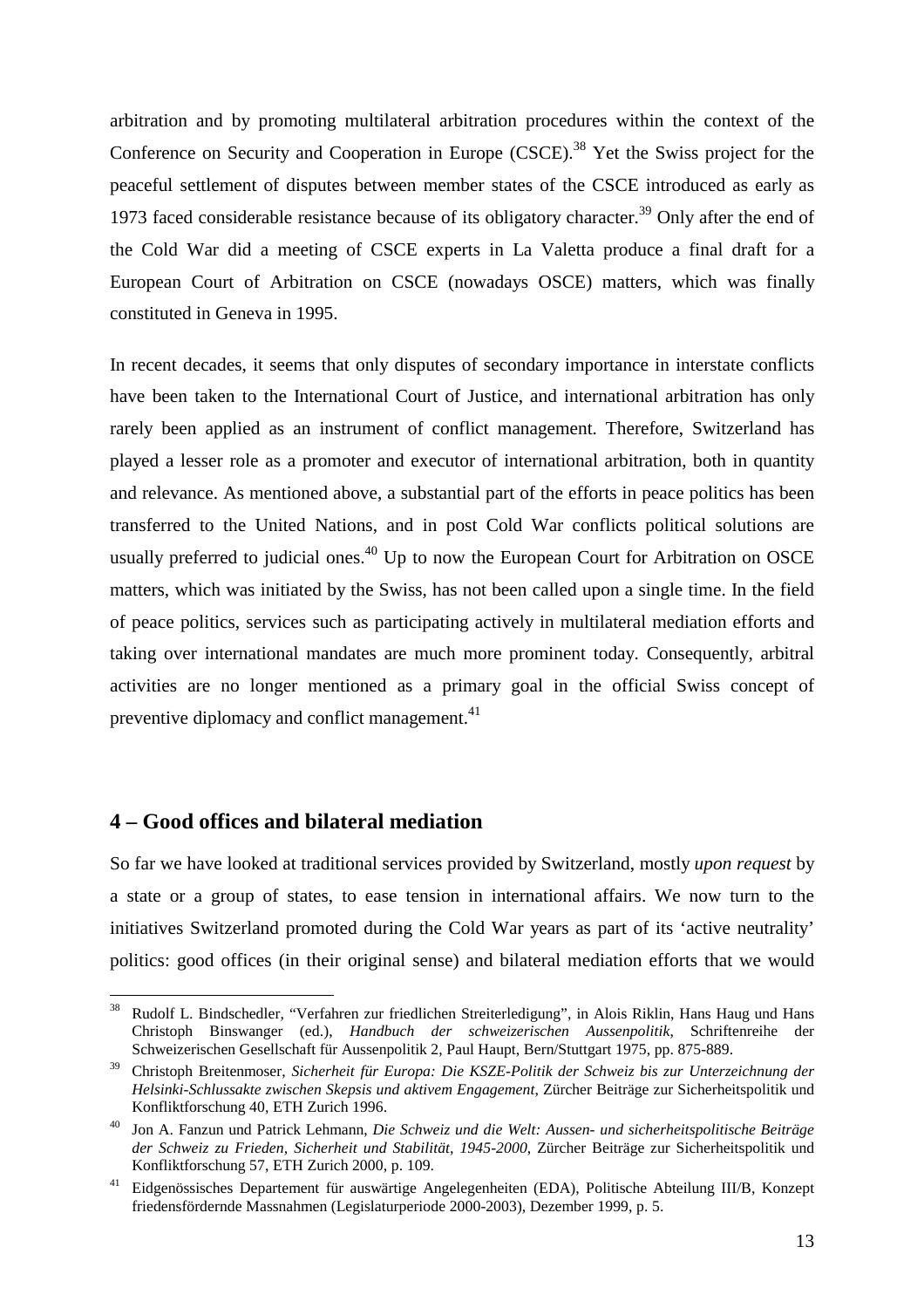now call 'second track' third-party conflict resolution activities. These two terms differ in so far as good offices aimed originally at initiation or resumption of negotiations only, with no active participation of the third party; in a mediatory process, on the other hand, the third party tries to bring the conflicting parties to an agreement for peaceful settlement by actively participating in the process of negotiations. In practice the borderline between the two methods is often blurred.<sup>42</sup>

Before and after the First World War, Switzerland mainly promoted international jurisdiction and procedures of arbitration to settle international disputes. During the war, the Swiss government had made a few attempts to act as a mediator between the major powers, but most of them failed. In the Second World War, the absolute refusal of the Allies to even contemplate Hitler as a trustworthy negotiating partner and the demand for unconditional surrender made it difficult for Switzerland to initiate independent mediating efforts. The only successful initiatives were those undertaken by individual Swiss officials and representatives abroad to prevent needless sacrifice of lives and pointless destruction in the last stages of war in Western Europe.<sup>43</sup>

Invoking the concept of 'neutrality and solidarity' after the Second World War, Switzerland stressed its willingness to act as a facilitator and mediator in international conflicts, particularly in the emerging Cold War crises in which the United Nations was paralyzed by the veto of the superpowers in the Security Council.<sup>44</sup> Yet an examination of the early Cold War period shows that after an initiative in the Suez-Crisis in 1956 failed, the Swiss government was extremely reluctant to offer its services as a mediator in the crises in Berlin and Cuba at the beginning of the 1960s.

After British troops left the Suez Canal region in summer 1956, Egypt's president, Gamal Abdel Nasser, immediately nationalized the company running the canal. Following these events Israel, with the secret consent of Great Britain and France, invaded Egypt at the end of October 1956. As the Soviet Union was preoccupied with the rebellion in Hungary, the British and French seized the opportunity to support the Israeli intervention with air raids and landed their own airborne troops at Port Said. When, on November 5, the Soviet prime

<sup>&</sup>lt;sup>42</sup> The Hague Convention for the Pacific Settlement of International Disputes (1907) set up the same rules for offering and handling good offices and mediation (Art. 2-8).

<sup>43</sup> Raymond Probst, *'Good Offices' in the Light of Swiss International Practice and Experience*, Martinus Nijhoff Publishers, Dordrecht 1988, p. 38-40.

<sup>44</sup> Raymond R. Probst, "Die 'Guten Dienste' der Schweiz", *Annuaire de l'Association suisse de science politique*, Lausanne 1963, p. 22f.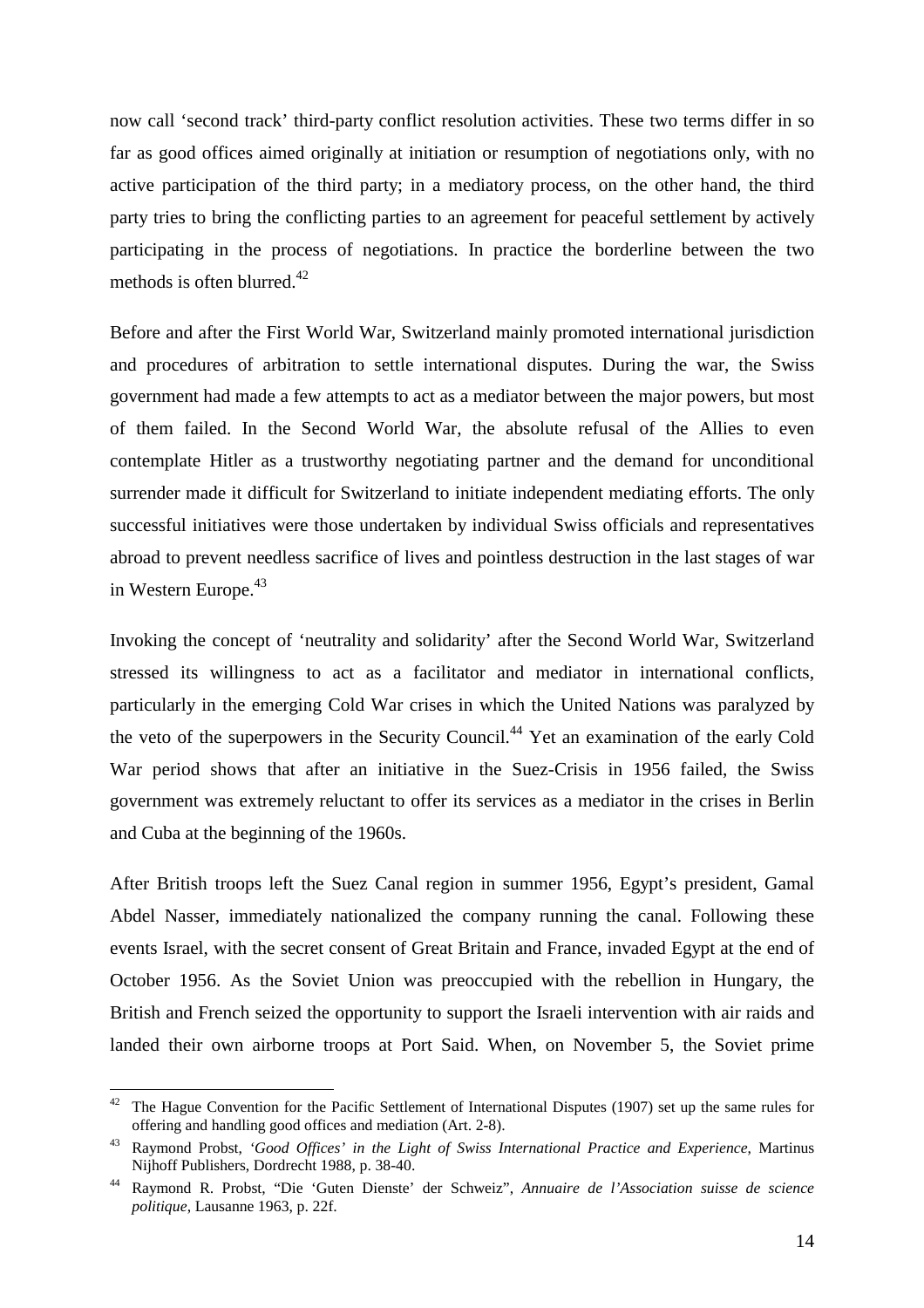minister, Nicolai Bulganin, demanded under threat of war that their troops be withdrawn from the canal region, there was a worldwide fear that the Hungary/Suez crisis could lead to another world war.

On November 6 the Swiss government launched an urgent appeal to the president of the United States as well as to the governments of France, Britain, the Soviet Union, and India (as the leading non-aligned power) to hold a summit meeting on the Suez question, which could be held in Switzerland.<sup>45</sup> Although the Swiss initiative was, according to the British Ambassador in Bern, "*a very interesting and significant departure from Switzerland's traditional aloofness, at the governmental level, from all those international political problems in which she is not directly concerned*" and an "*unprecedented intervention of the Swiss Government into world politics*" 46, Switzerland's offer soon turned out to be moot: by the time it reached Downing Street, the British cabinet was already about to take the decision to end the hostilities. The Swiss initiative therefore had no influence on the peaceful settlement of the crisis. By noon November 6, the British prime minister, Anthony Eden, had given in to American diplomatic pressure to hold the fire in the Middle East and to Soviet military threats and adopted a cease-fire resolution by the UN General Assembly of November 2.<sup>47</sup>

The Suez crisis illustrates clearly what a delicate matter it was for a small state to intervene in Cold War power politics: Not only had the Swiss authorities failed to contact in advance the UN Secretary-General, who was already deeply involved in the crisis management, and the major powers, which irritated both the UN and the United States government, who supported the Secretary-General's efforts for peace. The Swiss were also criticized sharply by the French, who resented the comparison of British and French intervention in the Middle East with Soviet oppression in Hungary and disapproved of raising India to the level of a superpower. Only the Soviet Union and India reacted positively to the Swiss initiative. The public in Switzerland, on the other hand, reacted negatively to the invitation to the Soviet

<sup>&</sup>lt;sup>45</sup> The Swiss at the same time notified the UN Secretary-General of their initiative. Raymond R. Probst, "Die 'Guten Dienste' der Schweiz", *Annuaire de l'Association suisse de science politique*, Lausanne 1963, p. 28.

<sup>46</sup> Ambassador Lionel Lamb cited in: Mauro Mantovani, *Schweizerische Sicherheitspolitik im Kalten Krieg (1947-1963): Zwischen angelsächsischem Containment und Neutralitäts-Doktrin*, Orell Füssli Verlag, Zurich 1999, p. 209, fn. 4.

<sup>47</sup> Ibid., p. 210f.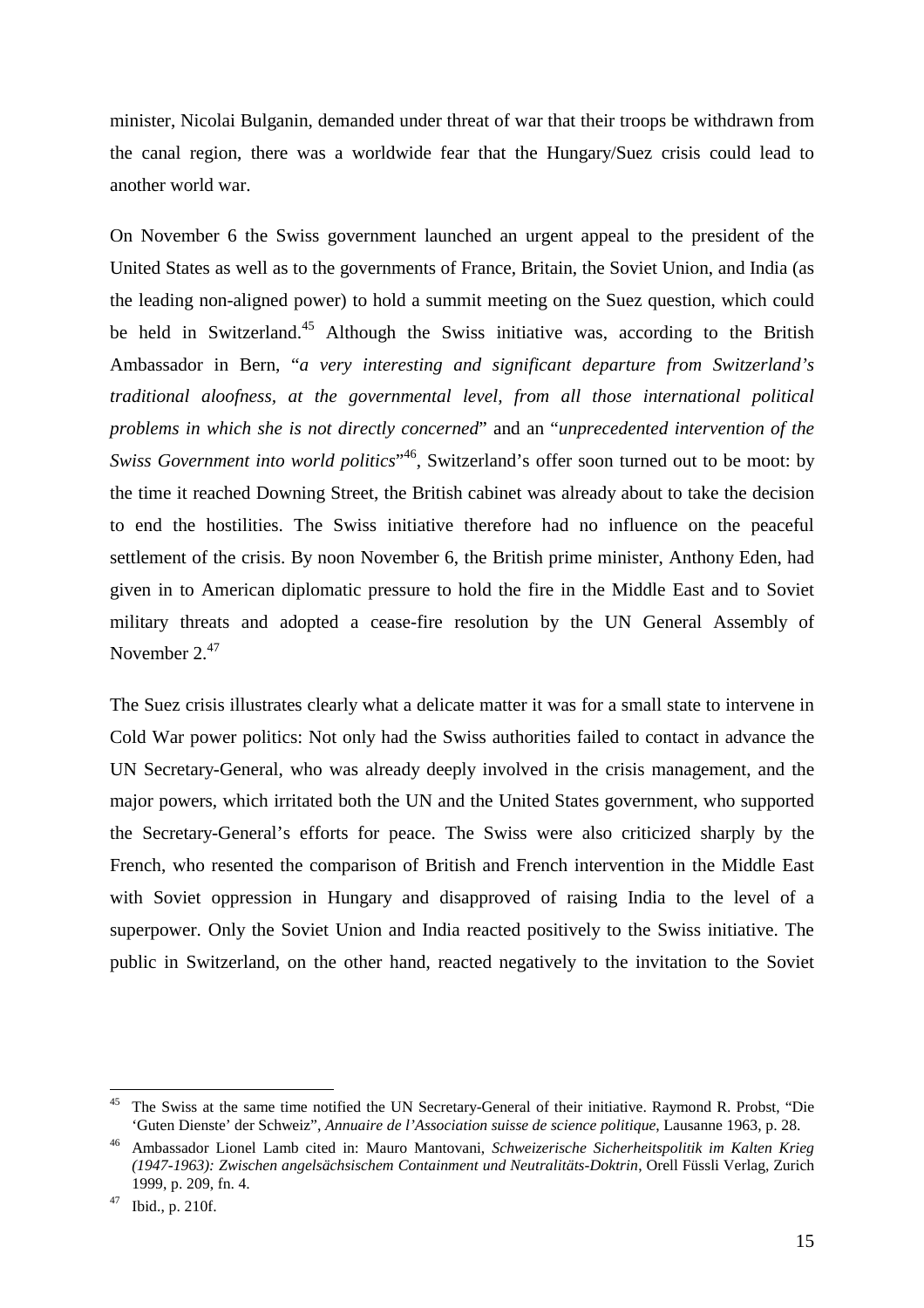Union, due to its intervention in Hungary, and the whole undertaking turned out to be more of an embarrassment for the Swiss government than anything else.<sup>48</sup>

Consequently, Switzerland declined to offer its good offices and to mediate actively between parties in conflict in the following years. When Cold War tensions reached their peak in 1961 (Berlin) and in 1962 (Cuban missile crisis), the Swiss Foreign Ministry adhered to a firm policy of abstention. During the Berlin crisis, the Swiss informed the U.S. State Department that Switzerland would not make any approaches on either side because it considered this an abandonment of its policy of neutrality.<sup>49</sup> One year later, at the outbreak of the Cuban missile crisis, rumors in the national press had it that on October 23, 1962, the Swiss government had discussed the possibility of offering to mediate. Raymond Probst, assistant secretary in the political division of the Foreign Department, denied these rumors instantly and categorically to the American Ambassador in Bern. In fact, the Swiss foreign minister, Friedrich Traugott Wahlen, had not even been present at the preceding session of the Federal Council due to an EFTA meeting of foreign ministers in Oslo.<sup>50</sup> By that time, Bern had definitely abandoned the idea that neutral Switzerland could actively mediate in Cold War crises involving the superpowers.

There is but one example in the Cold War years where Switzerland was called upon to offer its good offices and was able to play a decisive role in conflict settlement: the French-Algerian negotiations, which finally led to the independence of the Algerian Republic in 1962. When the resistance against the French domination at the beginning of the 1960s became increasingly violent, an exiled emissary of the Algerian government in Rome contacted Swiss Ambassador Olivier Long and asked him to establish contacts with French officials in order to find a possible peaceful solution of the conflict. Long, who had been a personal friend of the French minister for Algerian affairs, Louis Joxe, for over 25 years, first consulted the Swiss Foreign Department. After obtaining an official mandate from Foreign Minister Max Petitpierre, he met with the French minister in January 1961. Joxe transmitted the contents of this peace initiative to General De Gaulle, who gave his consent to negotiations with the Algerians and thanked the Swiss for their help.

Ibid., p. 212f.

Ibid., p. 215.

<sup>50</sup> Thomas Fischer, *Die guten Dienste des IKRK und der Schweiz in der Kuba-Krise 1962*, Beiträge der Forschungsstelle für Internationale Beziehungen 30, Zentrum für Internationale Studien, ETH Zurich Oktober 2000, p.12f.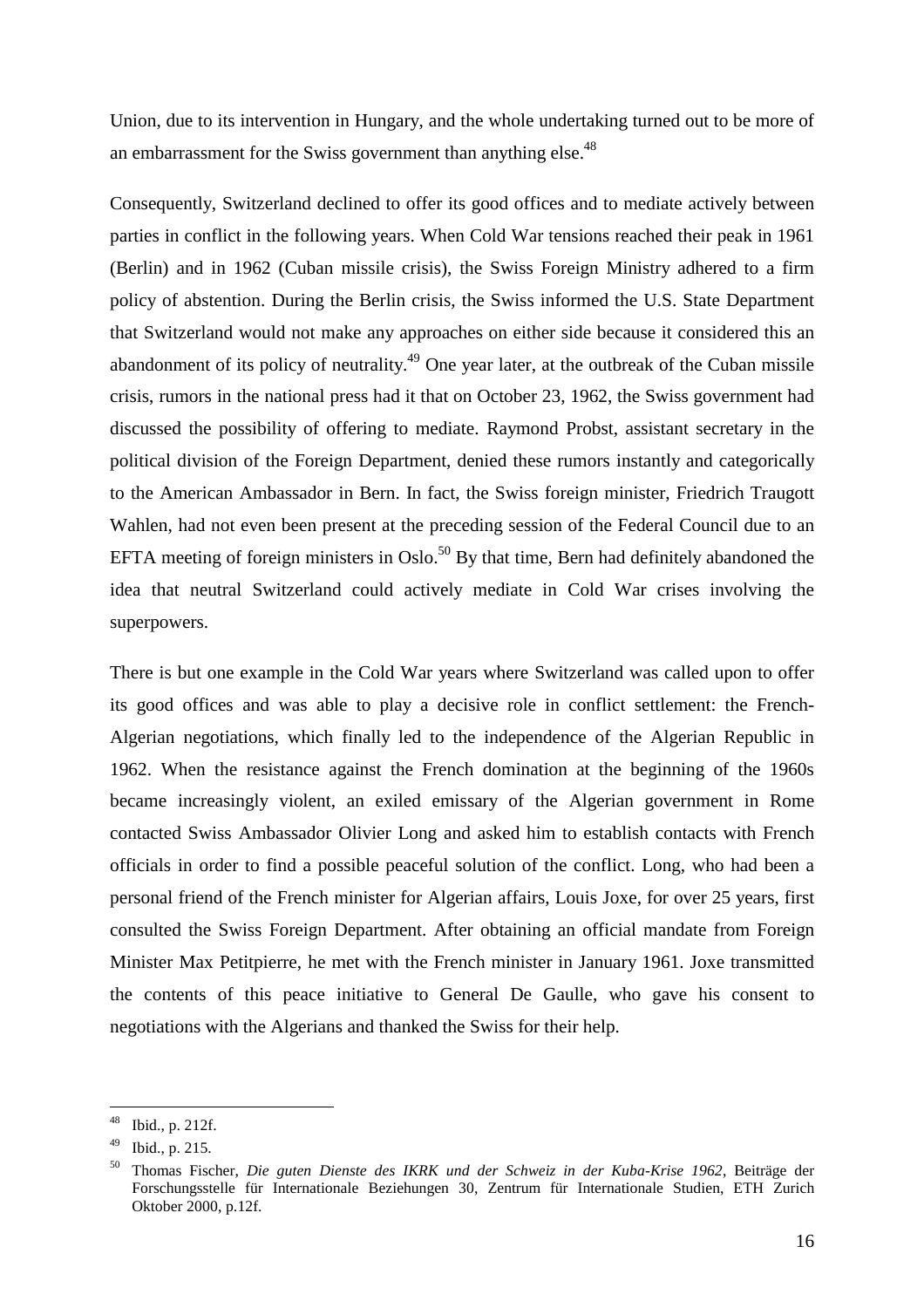A French delegation headed by Georges Pompidou, later to become president, met with emissaries of the Algerian National Liberation Front (FLN) for the first time in February 1961 in Lucerne, Switzerland. Long and his team also organized the following round of secret talks between the two parties in May and July 1961. While the meetings themselves were held in Evian and Lugrin on the French side of Lake Geneva, the Algerian delegation was hosted in the villa of the Emir of Quatar in Bois d'Avault near Geneva. The Swiss played their role as facilitators by hosting the Algerians and assuring their security, by organizing their transport (by helicopter or boat) to the meeting places on French territory, and by providing the necessary means of communication and information. When the negotiation process was in danger of breaking down, Long acted as an intermediary by bringing the parties together again in February 1962 in Les Rousses near the French-Swiss border. This secret meeting paved the way for the final round of French-Algerian negotiations in Evian in March 1962, which led to the conclusion of a cease-fire agreement and ultimately to the independence of Algeria in July 1962. During the final phase of negotiations, the Algerian delegation was again hosted on the Swiss side of Lake Geneva, this time at the Hotel Signal de Bougy near Lausanne. $51$ 

Both Ambassador Long and Ambassador Probst, who was equally involved on the Swiss side in the final phase of the negotiations, later stated that in this case Switzerland had been able to demonstrate to other nations the usefulness of its neutral position in world politics. Yet, closer examination reveals that Switzerland was chosen as intermediary between the FLN and the French government primarily due to Long's personal relationship with French minister Joxe as well as Switzerland's lack of a colonial past, its geographical location, and the availability and secrecy of Swiss facilities. Institutional neutrality was certainly not the main reason, except for the usual requirement of impartiality of a third-party mediator.

As far as we know, the French-Algerian negotiation process was the last occasion during the Cold War where Switzerland successfully mediated on its own in an international conflict.<sup>52</sup> In contradiction to statements of the government there was obviously no need for neutral Switzerland's help in international crises beyond acting as a protecting power and providing

 $51$ 51 Olivier Long, *Le dossier secret des Accords d'Evian: Une mission suisse pour la paix en Algérie*, 24 heures, Lausanne 1988.<br>52 A later attempt in the 1960s by Ernesto Franzoni, a Swiss member of parliament, to initiate talks for a

peaceful solution in the Biafran Civil War failed, since Swiss intermediaryship did not meet the requirements of all parties. Pierre Du Bois, "Neutrality and Political Good Offices: The Case of Switzerland", in Hanspeter Neuhold, and Hans Thalberg (ed.), *The European Neutrals in International Affairs*, Wilhelm Braumüller, Vienna 1984, p. 14.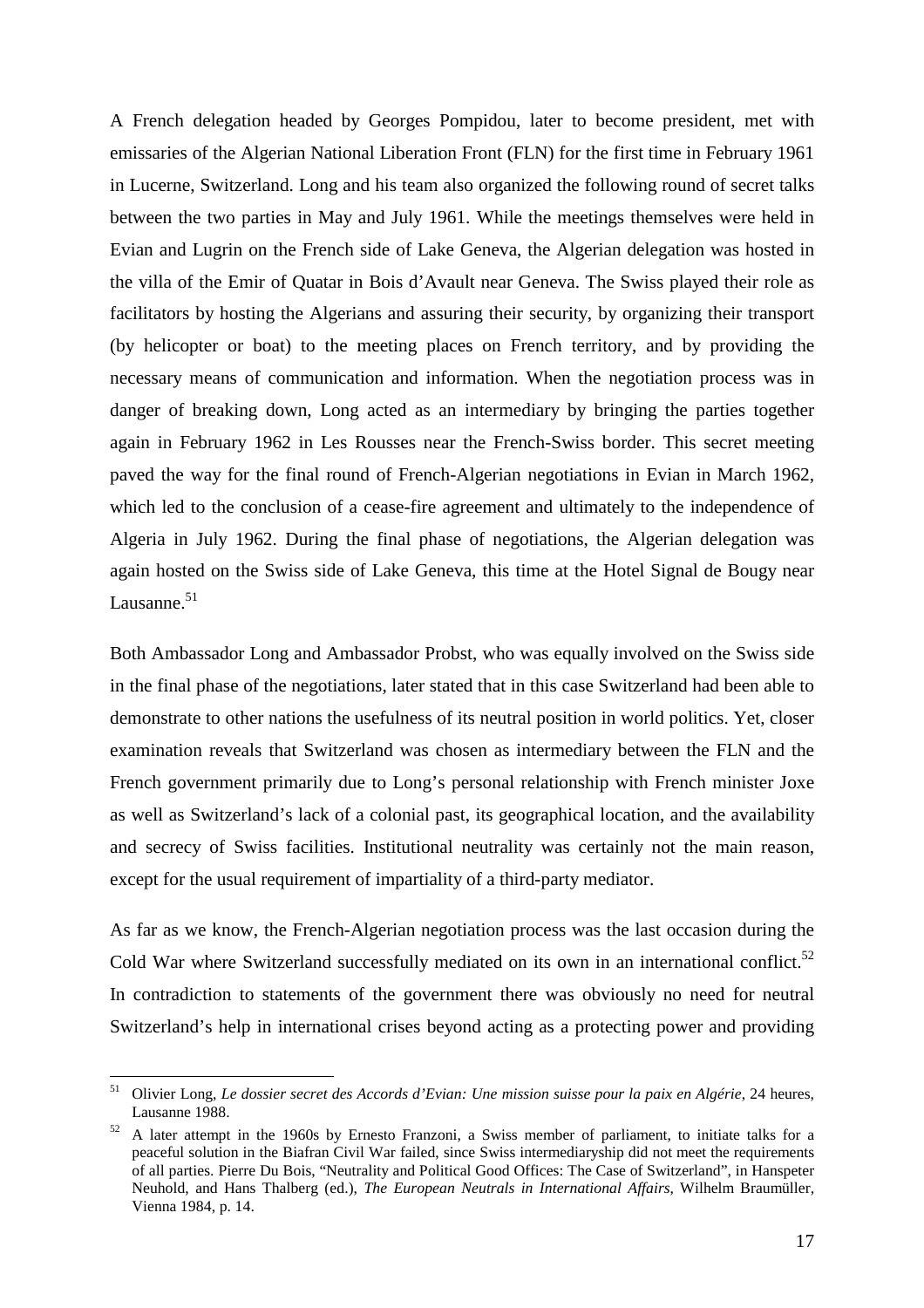humanitarian aid in the later Cold War years. The role of the main intermediary instead fell to the UN, a leading power, or to a state having closer relationships with the parties at dispute. The latter preference became obvious to Swiss diplomats during the Iran hostage crisis, where it was Algeria who played the mediator's part in the final phase of the crisis. As long as it was the primary goal of Swiss foreign policy to avoid any endangerment of its neutral status, the potential and possibilities to engage in mediation efforts were highly limited.

When the Swiss government tried to make use of their involvement as a protecting power in the Falkland conflict by arranging informal conversations between the British and the Argentineans in Bern on July 18, 1984, the problem of initiating talks without setting an agenda became obvious: Following an approach by the British ambassador Powell-Jones, the Swiss Foreign Department organized an informal meeting between high-ranking diplomats from both countries. However, the talks broke down on the first day, as the two delegations held fundamentally opposing views as to whether the major point of controversy, sovereignty over the Falkland Islands, should form part of the conversations. Had the British known in advance that the Argentineans would insist on the inclusion of the sovereignty issue, they would have rejected the meeting in advance.<sup>53</sup> Consequently, the British foreign minister declared the talks a disappointing and frustrating experience and stated that he did not see any prospects for continuing the dialogue in the near future.<sup>54</sup> In this case, the specific arrangement of the talks served to poison the atmosphere even more and produced new tensions between the parties.

The possibilities for Switzerland to act successfully as a go-between remained equally limited after the end of the Cold War. When, in 1990, Switzerland was asked by the president of Afghanistan, Muhammed Nadjibullah, and by different Afghan factions to mediate in the emerging intra-Afghan conflict, Swiss diplomats engaged in various activities: several meetings of representatives of the Afghan opposition were held in Switzerland in 1991, and former Secretary of State Klaus Jacobi embarked on various missions to Kabul to prepare the handing-over of power and the establishment of a widely accepted government, but to no avail.55

<sup>53</sup> Edouard Brunner, *Lambris dorés et coulisses: Souvenirs d'un diplomate*, Georg, Geneva/Paris 2001, p. 61- 66.

<sup>54</sup> Victor H. Umbricht, *Multilateral Mediation: Practical Experiences and Lessons – Mediation Cases: The East African Community and Short Comments on Mediation Efforts between Bangladesh-Pakistan-India and Vietnam-USA*, Martinus Nijhoff Publishers, Dordrecht 1989, p. 227f.

<sup>55</sup> Reto Borsani, *La Suisse et les bons offices*, mémoire, IUHEI Genève 1994, p. 27.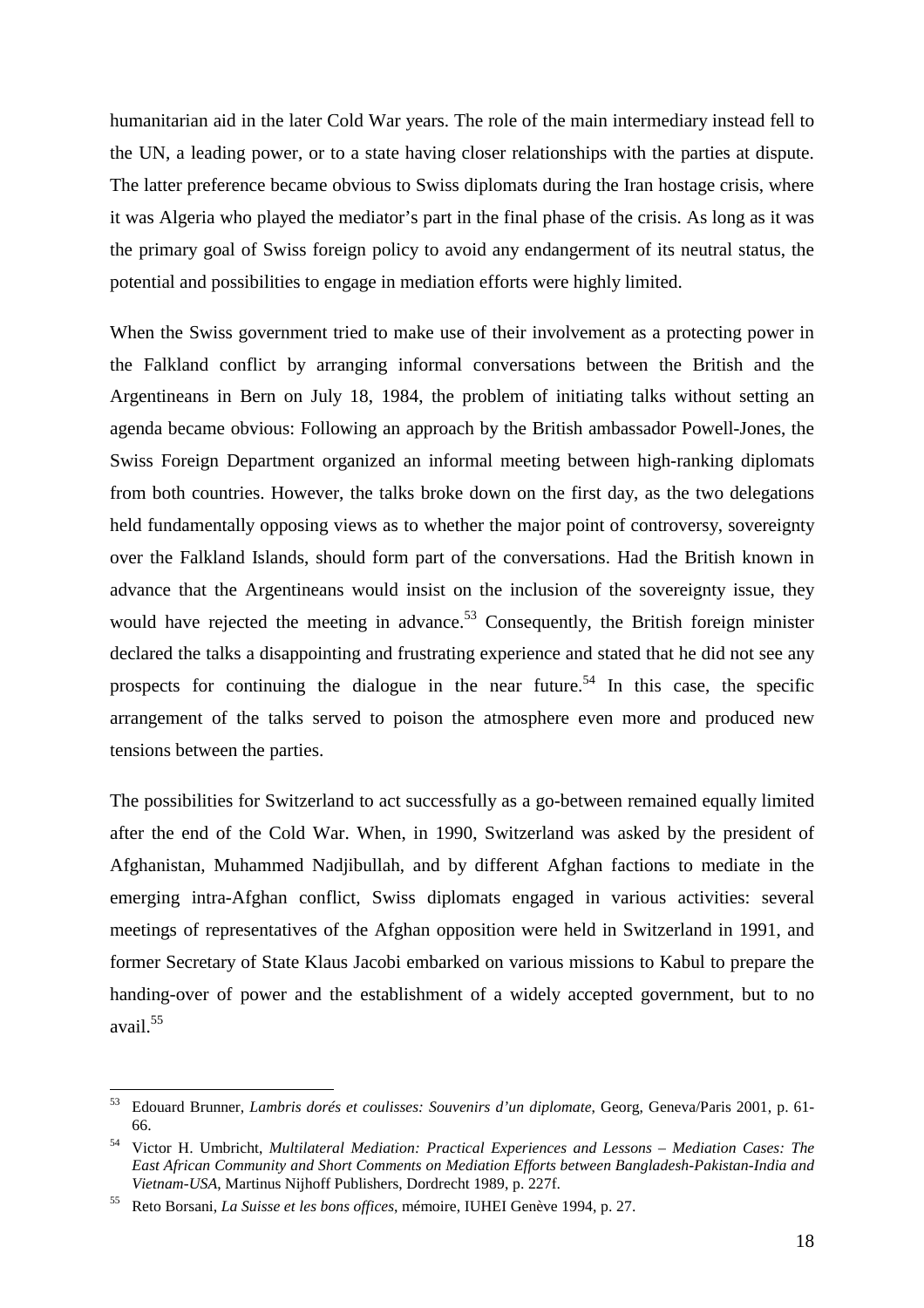Although the transition from the communist regime to the opposition in the following year was relatively well regulated, the different Afghan factions soon engaged in a civil war over power in Kabul. In 1995 the new Afghan president, Burhanuddin Rabbani, asked Switzerland again for its help in mediating the conflict, yet this renewed request was declined. Although it was reported that there were voices opting for an active engagement of Switzerland in the Afghan case in the Foreign Department, the answer of the Swiss foreign minister, Flavio Cotti, remained negative. As long as the UN special mission lead by Mahmoud Mestiri and the Office of the UN Secretary-General in Afghanistan (OSGA) – established in Jalalabad in January 1995 – were present in the country, Switzerland did not want to interfere.<sup>56</sup>

Chances to mediate successfully in this conflict without the assistance of a leading world power, an international organization, or a group of like-minded states were small. This fact is illustrated by the most recent failed attempt of Swiss diplomacy at active intervention in 1999/2000.<sup>57</sup> In the course of the United States' military action against the Taliban regime following the terrorists attacks on New York City on September 11, 2001, Switzerland once more offered its territory to the United Nations as the site for a conference on the possible future government structure of Afghanistan. Yet while Vienna and Berlin were also mentioned as possible hosts, the United Nations finally chose Bonn as the conference site.<sup>58</sup>

While the Swiss government's Foreign Policy Report of 1993 introduced important *conceptual* changes in promoting peace and security as a primary goal of foreign policy, it took several years for a shift in Swiss *politics* in the field of bilateral initiatives – from the rather passive offering of traditional good offices to a more active strategy of contributing to the peaceful settlement of international conflicts. Today, about a third of the means of the Foreign Department for civil activities in peace promotion is spent on bilateral activities in preventive diplomacy, confidence building measures, and mediating efforts, including projects for democratization, human security, and for the establishment of further capacities in peace promotion.

The following two projects illustrate the Swiss government's new approach to preventive diplomacy and conflict management without the involvement of an international organization: Since 1998 Switzerland has been – together with other third parties, state and non-state actors

<sup>56</sup> Philipp Dreyer, "Kabul bittet Bern vergebens um Vermittlung", *Tages Anzeiger*, 15. Juni 1996, p.3. 57 See the introduction to this chapter.

<sup>58 &</sup>quot;Schweiz will Afghanistan-Konferenz durchführen", *NZZ*, 19. November 2001, p. 10; "Keine Nationaltrauer um entgangene Konferenz", *NZZ*, 22. November 2001, p. 15.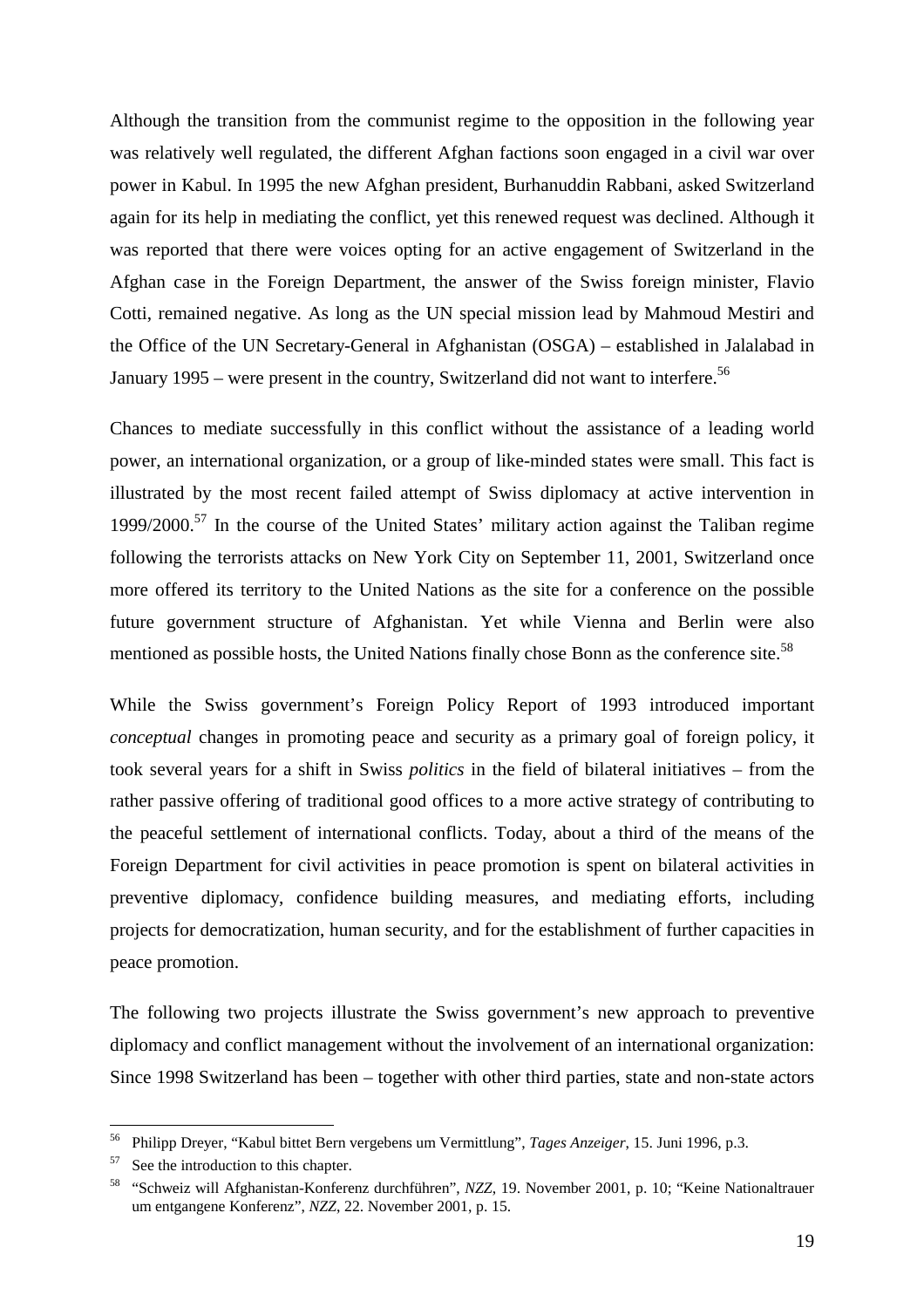– engaged in the "Arusha peace process" for Burundi by actively supporting international efforts for peace in the Great Lake region in central Africa. While the role of facilitator and mediator in the Burundi conflict was assigned first to Julius Nyerere, former president of Tanzania, and in autumn 1999 to Nelson Mandela, former president of South Africa, Switzerland's main contribution consisted in delegating an expert on federalism to the "international commission on democracy and good governance," over which it presided together with South Africa. In the course of its work, the commission won the confidence of all rebelling factions and was able to negotiate the basic constitutional framework that should be guaranteed in a democratic, pluralistic, and multicultural Burundi once the actual conflict was resolved.

The mandate of the international commission officially ended when the warring factions signed a peace agreement in neighboring Tanzania in 1999. Yet the war in Burundi continues, and Switzerland is on stand-by to continue negotiations.<sup>59</sup> What is new in the Burundi case, as compared to earlier attempts at mediation, is that Switzerland worked in close cooperation with other states, such as South Africa and Tanzania, from the very beginning. It also restricted itself to a specific domain in which it has particular knowledge and competence: constitution building and democracy.

In another long-standing intrastate conflict, in Colombia, Switzerland was asked by the government and one of the rebellion movements, the Ejército de Liberación Nacional (ELN), to supervise the peace talks they had recently begun. Together with France, Spain, Norway, and Cuba, a group of states called Países amigos (friends of the peace process), Switzerland has been moderating and facilitating the meetings of the two parties since early 2000 in order to build an atmosphere of confidence and to keep the peace talks going. In February 2000 a government delegation and representatives of the Fuerzas Armadas Revolucionarias de Colombia (FARC), the largest rebellion movement in the country, were invited to Switzerland to establish contacts and prepare negotiations.

Switzerland was present when FARC and the government held peace talks in June 2000 in Colombia, and from March 2001 on an international commission of ten states, including Switzerland, was formally engaged in organizing the negotiation process between the two parties.<sup>60</sup> However, despite all third-party efforts, the process broke down again after another

<sup>59</sup> Eidgenössisches Departement für auswärtige Angelegenheiten, *Gewalt vorbeugen, Frieden mitgestalten, Demokratie stärken: Die Friedenspolitik der Politischen Direktion des EDA*, Bern Juli 2001, p. 10.

Ibid., p. 8f.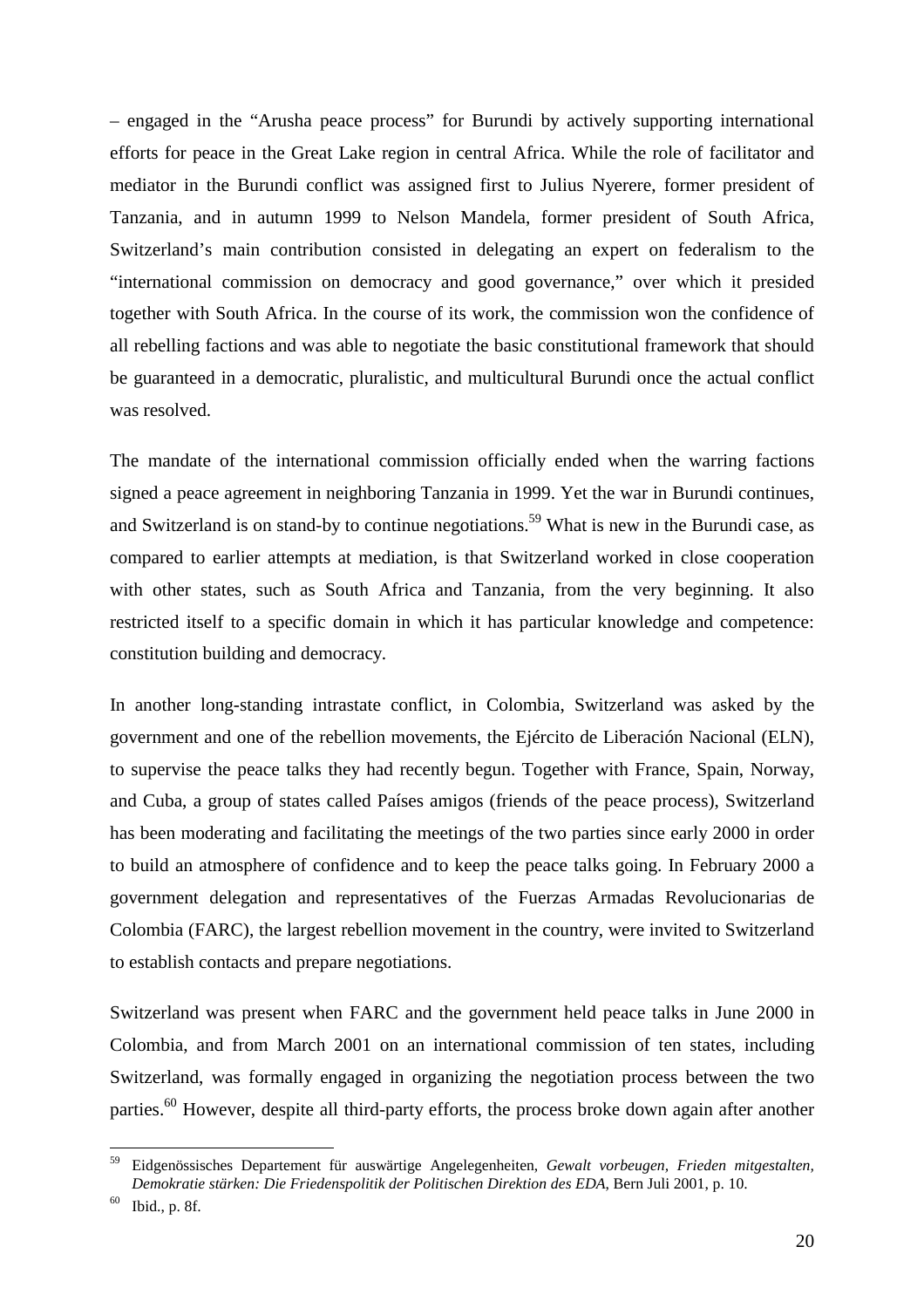rebellion offensive caused more than a hundred deaths and casualties at the beginning of 2002. It has not been resumed since. $61$ 

In Colombia as in Burundi, the Swiss initiative sought to combine traditional good offices with more active involvement by fostering alliances and establishing a network of likeminded states and other actors motivated and qualified to contribute to the systematic search for peaceful conflict resolution. In an active approach, the third party not only provides neutral ground or personnel for negotiations in case of immediate crisis, but also acts as a 'friendly state' towards the parties to the dispute, remaining engaged on a long-term basis.

The most recent example of this approach to conflict settlement is Switzerland's engagement in the Sudan conflict. Josef Bucher, former ambassador to various Northern African and Sub-Saharan states and today Switzerland's official "ambassador for conflict resolution," had held long-standing relations with the Sudanese government in Karthoum. This is why both the Sudanese government and the Sudan People's Liberation Army (SPLA), who engaged in a blood shedding civil war in central Sudan, turned to Switzerland when they were looking for neutral ground for cease-fire negotiations for the Nuba mountain region in response to an American initiative. In the talks, which were held under Swiss-American patronage on the mountaintop of the Bürgenstock in central Switzerland in January 2002, Josef Bucher again played a decisive role. $62$ 

#### **5 – International mandates**

While bilateral activities in conflict mediation generally declined, international mandates became more and more important with the establishment of the United Nations system. Switzerland had already had some experience with this type of mandate from the period before 1945. As a full member of the League of Nations, it had contributed on a number of occasions to the resolution of conflicts arising in the border regions of the German Reich in the aftermath of the First World War. Former Federal Councillor Felix Calonder was thus appointed mediator for Upper Silesia and Professor Carl Jacob Burckhardt High

 $<sup>61</sup>$  "Kolumbiens Friedensprozess gescheitert", NZZ, 22. Februar 2002, p. 1.</sup>

<sup>&</sup>lt;sup>62</sup> "Suche nach Teilfrieden im Sudan", *NZZ*, 15. Januar 2002, p. 2; "Einigung zwischen Khartum und den Rebellen", *NZZ*, 21. Januar 2002, p. 5; "Josef Bucher – Schlichter zwischen Streithähnen", *NZZ*, 18. Februar 2002, p. 9.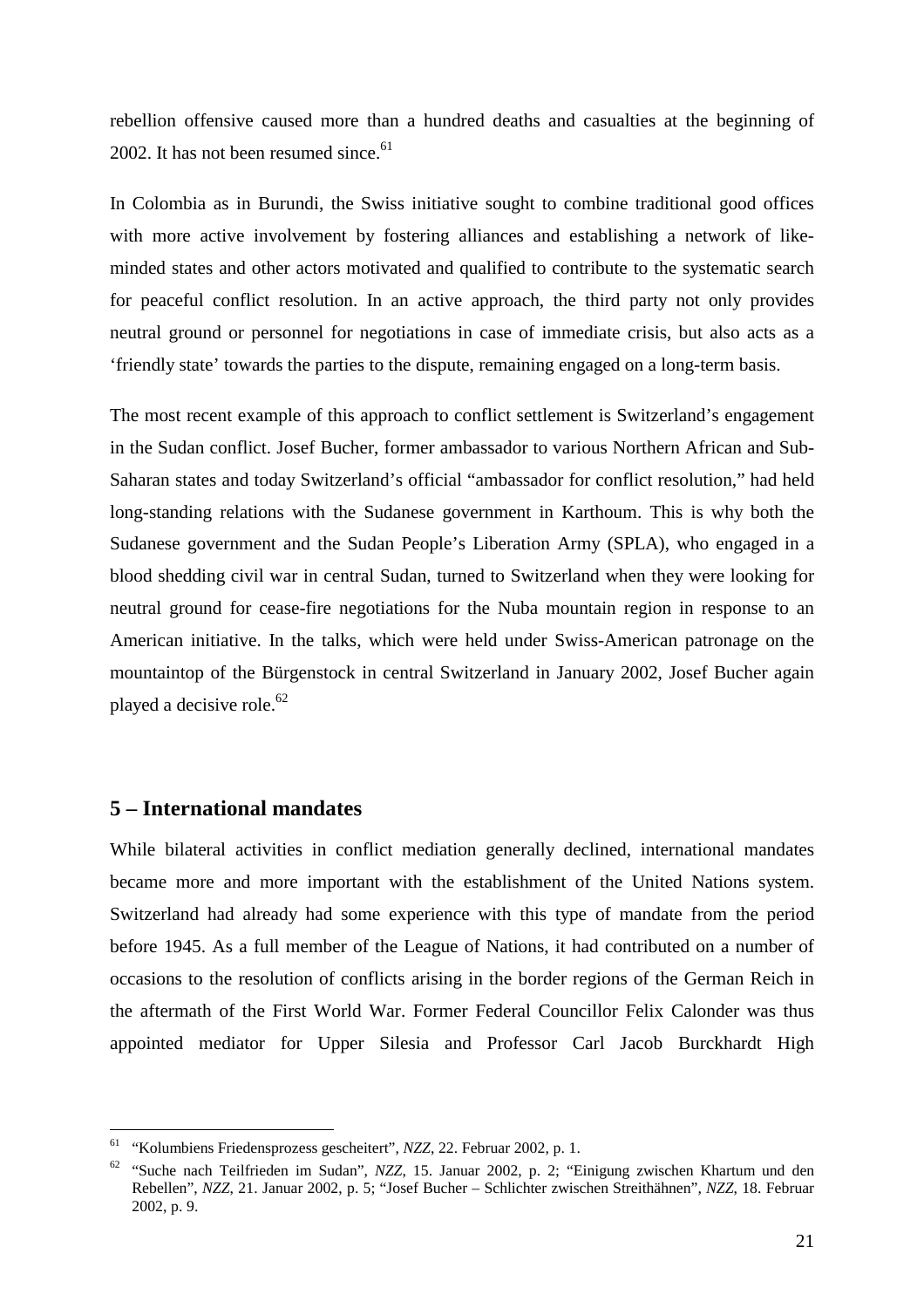Commissioner of the League of Nations in Danzig. Switzerland also prepared and observed the execution of the Saar Plebiscite in  $1935.^{63}$ 

After the Second World War, a new opportunity to contribute to international efforts for peace arose in connection with the Korean War. Since Switzerland had not joined the newly founded United Nations in 1946, it was eager to show that neutrality was more than international abstentionism. Therefore, Switzerland reacted positively, when it was sounded out by the U.S. State Department in 1951 on whether it would cooperate in a neutral commission to supervise an eventual armistice agreement between United Nations forces in the south and the North Korean People's Army.<sup>64</sup> When the armistice was finally concluded on July 23, 1953, two commissions with Swiss participation were installed, the Neutral Nations Supervisory Commission (NNSC) to observe the peace agreement and the Neutral Nations Repatriation Commission (NNRC), whose task was to implement the regulations concerning prisoners of war unwilling to return to their homeland.

The main difficulty with these two commissions was their composition, which besides Switzerland, included Sweden, Poland, and Czechoslovakia in the NNSC plus India in the NNRC. While the latter completed its task of discharging the prisoners of war by the end of February 1954, Switzerland and Sweden, the two permanently neutral nations in the NNSC nominated by the Commander in Chief of the UN forces, were in constant disagreement with the two other member states of the commission, Poland and Czechoslovakia. The latter two states were neutral only in so far as they had not participated in the hostilities in Korea, but they clearly supported the point of view of the Korean People's Army and the Voluntary Forces of the Chinese people, who had designated them as 'their' members in the commission.

In the summer of 1956, after less than three years, the commission was forced to withdraw its inspection teams in the north and in the south. The Swiss had originally shown great interest

<sup>63</sup> For these cases, see Raymond Probst, *'Good Offices' in the Light of Swiss International Practice and Experience*, Martinus Nijhoff Publishers, Dordrecht 1988, pp. 81-86, 88-94.<br><sup>64</sup> Sources: Denise Bindschedler-Robert, "Les commissions neutres instituées par l'Armistice en Corée",

*Annuaire suisse de droit international*, Lausanne 1953, pp. 89-130; Raymond R. Probst, "Die 'Guten Dienste' der Schweiz", *Annuaire de l'Association suisse de science politique*, Lausanne 1963, pp. 29f; Peter Duft, *Das Mandat der Neutralen Überwachungskommission in Korea*, Zürich 1969; Institut für Geschichte ETHZ (ed.), *Dreissig Jahre Schweizerische Korea-Mission 1953-1983*, Archiv für Zeitgeschichte, Zurich 1983; Marius Schwarb, *Die Mission der Schweiz in Korea* Peter Lang, Bern/Frankfurt a. M./New York 1986; Raymond Probst, *'Good Offices' in the Light of Swiss International Practice and Experience*, Martinus Nijhoff Publishers, Dordrecht 1988, pp. 94-98; Jürg Martin Gabriel, *The American Conception of Neutrality After 1941*, Updated and Revised Edition, Palgrave, Houndmills/Basingstoke/New York (forthcoming), pp.132-137.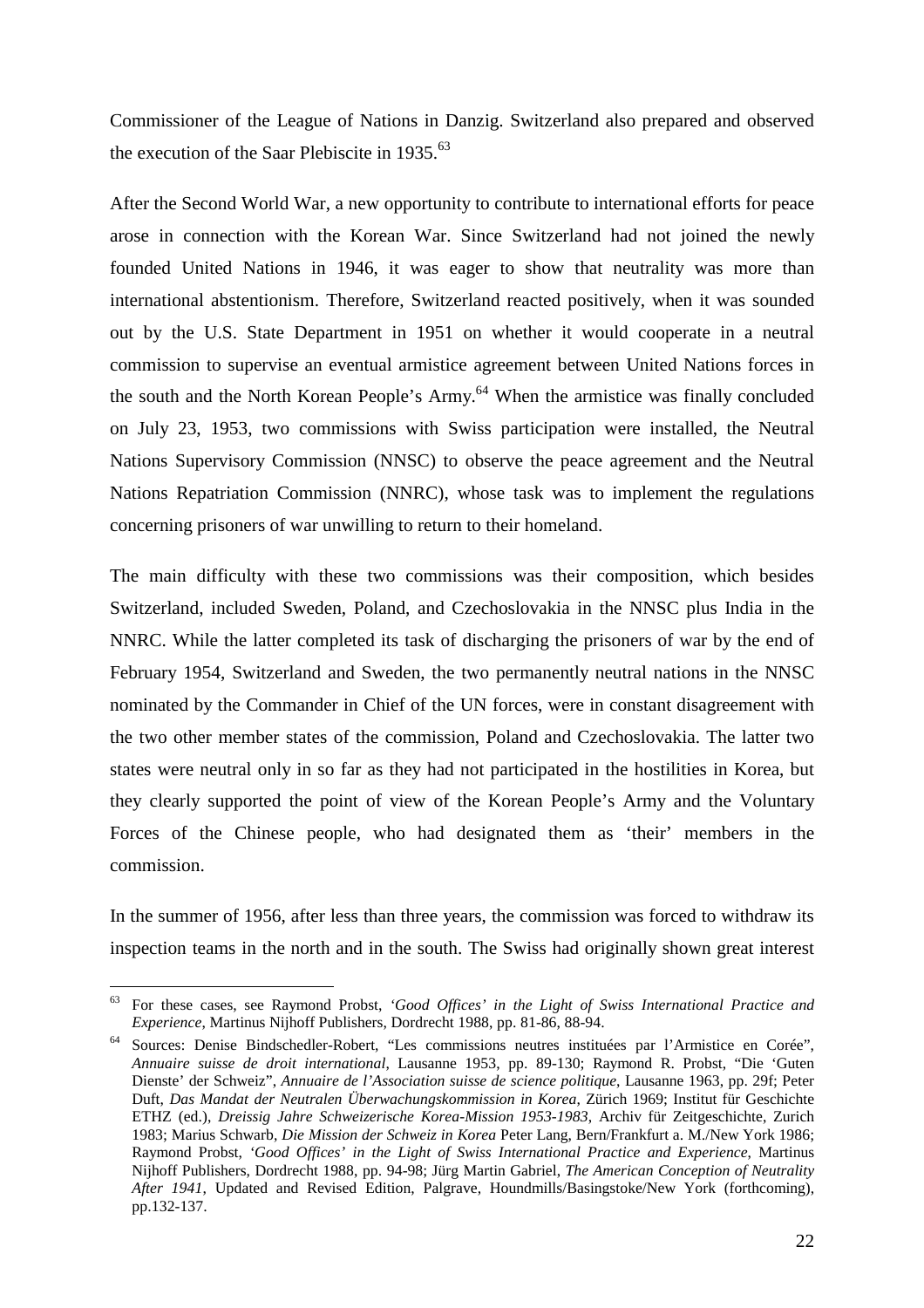in participating in the commission to demonstrate the usefulness of their permanent neutrality in Cold War conflicts, yet the NNSC turned out to be practically ineffective. Its mandate was soon reduced to prevent renewed escalation and military incidents between north and south on the borderline at the  $38<sup>th</sup>$  parallel. Despite these problems, the Swiss government decided to remain in the NNSC (and is to this day), although it cut the size of its delegation from 140 persons in the initial phase to a minimum of five military officers.<sup>65</sup> In response to the negative experiences with the mandate in Korea, which had in fact damaged the image of Swiss neutrality, the Swiss Foreign Department elaborated a catalogue of conditions to be fulfilled for future mandates.<sup>66</sup> When Switzerland was asked by the Sudanese parliament in 1955 to participate in an international commission to control the process of establishing full sovereignty from the British-Egyptian dominion, the Swiss government agreed, provided that the mission would be limited in duration and that the mandate could effectively be carried out. Yet the mandate never came into force, since Egypt and Great Britain granted independence to Sudan before the end of the year, and the control commission was no longer required.<sup>67</sup>

When the first official peacekeeping mission in the history of the United Nations, the United Nations Emergency Force (UNEF) for the Middle East, was established in 1956 in the aftermath of the Suez crisis, it was clear that neutral non-member Switzerland would not contribute any troops.<sup>68</sup> However, UN Secretary-General Dag Hammarskjöld turned to Switzerland with a request for Swiss national airline (Swissair) airplanes for the transport of troops under UN command from Naples to the area of operations in Egypt.<sup>69</sup> The Swiss government agreed upon the condition of Egypt's consent.

A similar request was sent to Switzerland again in 1960, when the United Nations embarked on a large operation (ONUC) to prevent the newly independent Congo, formerly a Belgian colony, from falling apart. Again Swissair provided means for the transport of troops, and the Swiss government participated in the supply of foodstuffs to the Congo. Besides the UN civil

<sup>65</sup> After the end of the Cold War, Poland and Czechoslovakia were expelled from the commission. The commission was no longer welcome in North Korea as such, but Sweden and Switzerland, together with Poland – although no longer present on the spot – continued their work.<br><sup>66</sup> The conditions were formulated by the later Secretary of State Raymond Probst and included: requests by all

parties to the conflict, a common and clearly defined mandate by the parties, the innocuousness of the mandate for the status of permanent neutrality, a concrete chance of success, the guarantee of freedom of action for the Swiss government, as well as a limitation to the duration of the mandate. Robert Diethelm, *Die Schweiz und friedenserhaltende Operationen 1920-1995*, Paul Haupt, Bern/Stuttgart/Vienna 1997, p. 157.

<sup>67</sup> Ibid., p. 156; Raymond R. Probst, "Die 'Guten Dienste' der Schweiz", *Annuaire de l'Association suisse de science politique*, Lausanne 1963, p. 31.

<sup>68</sup> Troops were sent by Brazil, Denmark, Finland, India, Indonesia, Yugoslavia, Canada, Colombia, Norway, and Sweden.

Planes were equally made available by the United States and Canada.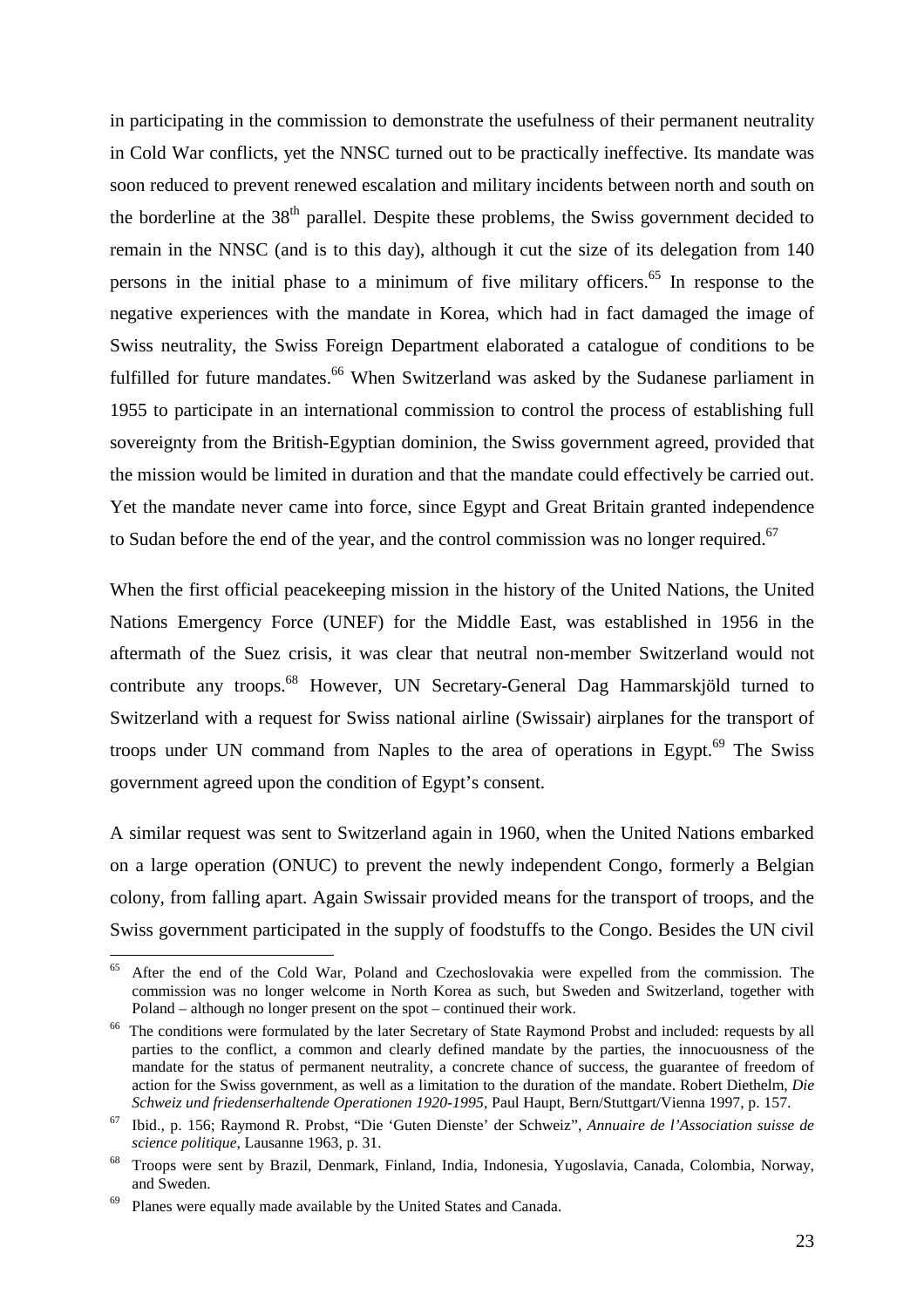mission to build up and strengthen the social and political structures, the Congo was in need of French-speaking personnel from countries other than Belgium or France. Switzerland agreed to participate with a larger number of civil experts in finance, business, employment, and judicature, as well as with a medical team of 25 persons, provided that the Swiss personnel were recruited and financed directly by the UN and that no Swiss citizens were employed for military or police action.<sup>70</sup>

Switzerland did not always react positively to such requests during the first phase of the Cold War, however. When the superpowers and the UN were seeking inspection personnel for an international verification mission in the settlement of the Cuban missile crisis in 1962, the Swiss government declined to offer its services. As Foreign Minister Wahlen explained to the American Ambassador in Bern: "*Normally* [we] *would say yes to such* [a] *request, but our representation of other nations in Cuba – particularly* [the] *United States – raises* [the] question [of] *dual interests. We would therefore expect to decline*."<sup>71</sup> The execution of a protecting power mandate (for the United States in Cuba) obviously hindered the provision of assistance due to the Swiss fear of losing its absolute neutrality, which was considered a prerequisite for a protecting power. In general, the Swiss government was less reluctant to execute international mandates during the Cold War as long as they were of a 'technical' nature and had few political implications.<sup>72</sup> However, in all its activities the Swiss Foreign Department adhered to the conditions established after the failure of the Korean mission to safeguard its neutrality in the execution of such mandates.

Nevertheless, on various occasions throughout the Cold War, a few Swiss individuals served the UN Secretary-General as special envoys in regions at risk. Among the first to fulfill this type of task were diplomats Victor Umbricht, as Senior Financial Adviser and President of the Monetary Council of the United Nations Mission in Congo (1960), and Edouard Zellweger, as special representative of the Secretary-General in Laos (1960/61). In order to trace the reasons

 $\overline{a}$ 70 Raymond Probst, *'Good Offices' in the Light of Swiss International Practice and Experience*, Martinus Nijhoff Publishers, Dordrecht 1988, p. 154f; for more detail, see: Robert Diethelm, *Die Schweiz und friedenserhaltende Operationen 1920-1995*, Paul Haupt, Bern/Stuttgart/Vienna 1997, pp. 158-175.

<sup>&</sup>lt;sup>71</sup> Telegram from the American Embassy in Bern to the Secretary of State, November 1, 1962. Cited in: Thomas Fischer, *Die guten Dienste des IKRK und der Schweiz in der Kuba-Krise 1962*, Beiträge der Forschungsstelle für Internationale Beziehungen 30, Zentrum für Internationale Studien, ETH Zurich Oktober 2000, p. 22.

 $72$  In 1963, for example, the Swiss consulate-general in Saigon took over the safekeeping of sensitive documents and the transmission of coded messages and material for the United Nations Fact Finding Mission on the violation of human rights in South Vietnam to the General Secretariat of the United Nations. "Schweiz und UN: Gute Dienste der Schweiz für die UN-Untersuchungskommission in Südvietnam", Swiss Federal Archives, Bern, E 2003 (A) 1984/84, 699, Direktion für Internationale Organisationen, 23. Juni 1964.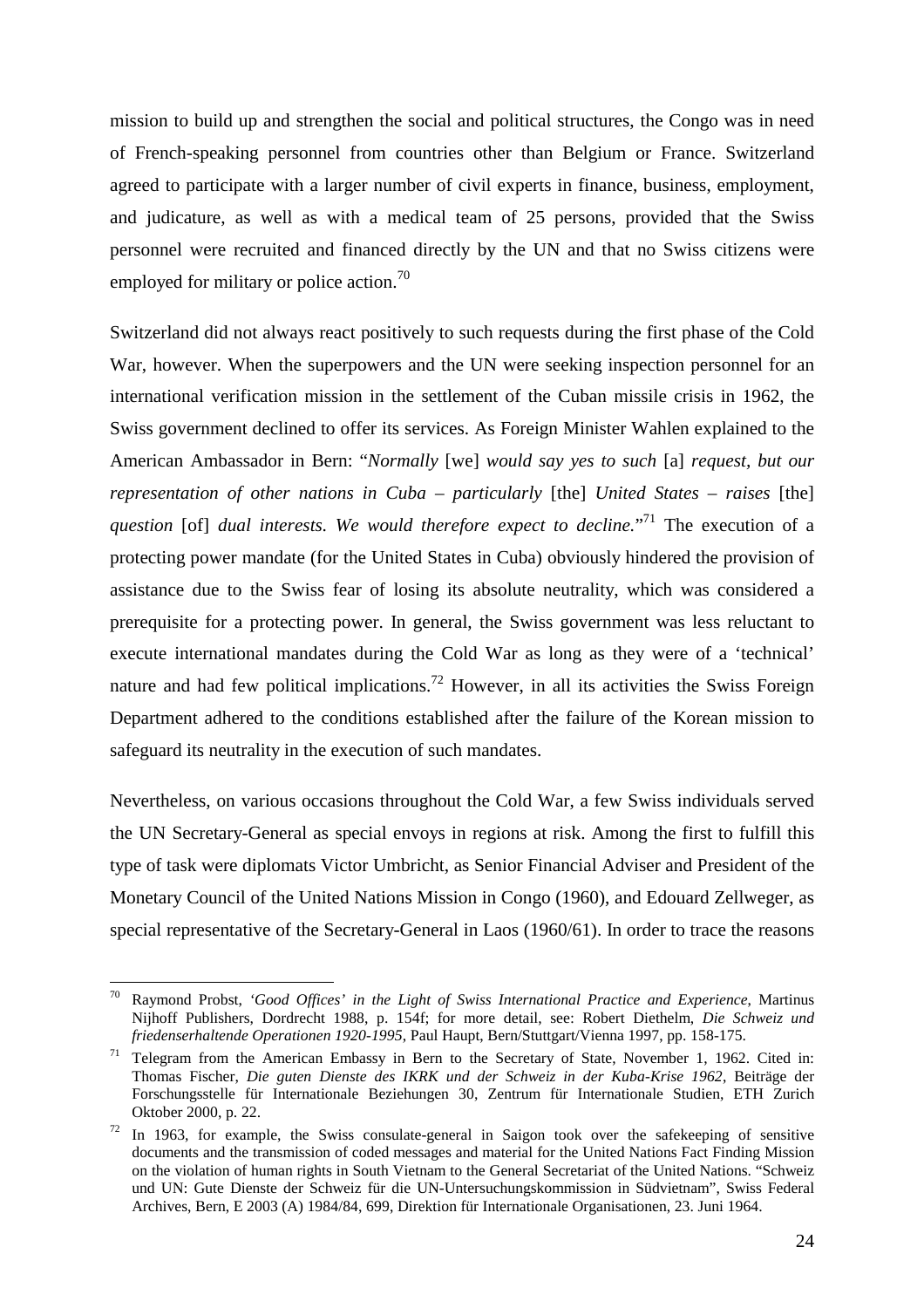why Swiss officials were chosen as personal representatives of the UN Secretary-General, the case of Ambassador Ernesto Thalmann's observation mission to Jerusalem in 1967 in the aftermath of the Six-Day War is particularly enlightening:

When the UN General Assembly requested a detailed report on the situation in East Jerusalem, which was de facto annexed by Israel, Burmese UN Secretary-General U Thant first intended to entrust a Swede with the fact-finding mission. When Israel rejected this proposition, he turned to the Swiss government. Out of two possible Swiss candidates indicated by the Secretariat General, U Thant chose Ambassador Thalmann, a former Swiss observer at the United Nations in New York, whom he knew personally.<sup>73</sup> As the Swiss mission in New York explained in the message transmitting the Secretary-General's request to Foreign Minister Willy Spühler, "*it was not because Switzerland was not a member of the United Nations that U Thant finally decided to ask for a Swiss representative for this mission* (…) *but due to the quality and competence of the two Swiss diplomats in question.*" 74

Thalmann's two-week mission to Jerusalem to gather information on the assumption of control by Israel's authorities produced a lengthy report that was considered well balanced by both sides and by the Secretary-General. Consequently, it was submitted to the UN General Assembly. U Thant himself later wrote that he had chosen Thalmann because he was "*highly*  respected for his political acumen and impartiality<sup>", 75</sup> throughout the UN. If Thalmann had not been known personally to the Secretary-General and the parties involved, Switzerland – irrespective of its neutral status – would most likely have been ignored in this search for a special envoy to the Middle East.

Some years before, in the conflict of the divided island of Cyprus, it had become evident that the Swiss were not always welcome as the UN Secretary-General's personal representatives in crisis regions. In March 1964 the U.S. State Department and the British urged U Thant to nominate a Swiss personality as UN-mediator in the crisis, proposing the names of Ambassador August Lindt, former High Commissioner for Refugees of the United Nations, Paul Rüegger, a long-standing diplomat and former president of the International Committee of the Red Cross, and former Foreign Minister Max Petitpierre. Although the Turkish and

<sup>&</sup>lt;sup>73</sup> The other potential candidate was Ambassador Paul Jolles, another leading figure of Swiss diplomacy at the time.

<sup>74</sup> Telegram Swiss Observer Mission NY to Foreign Minister Spühler, 27 September 1967. Cited in: Robert Diethelm, *Die Schweiz und friedenserhaltende Operationen 1920-1995*, Paul Haupt, Bern/Stuttgart/Wien 1997, p. 187, fn. 92. (Original in French, translation by the author).

<sup>75</sup> U Thant, *View from the UN*, David & Charles, Newton Abbot/London 1978, p. 282.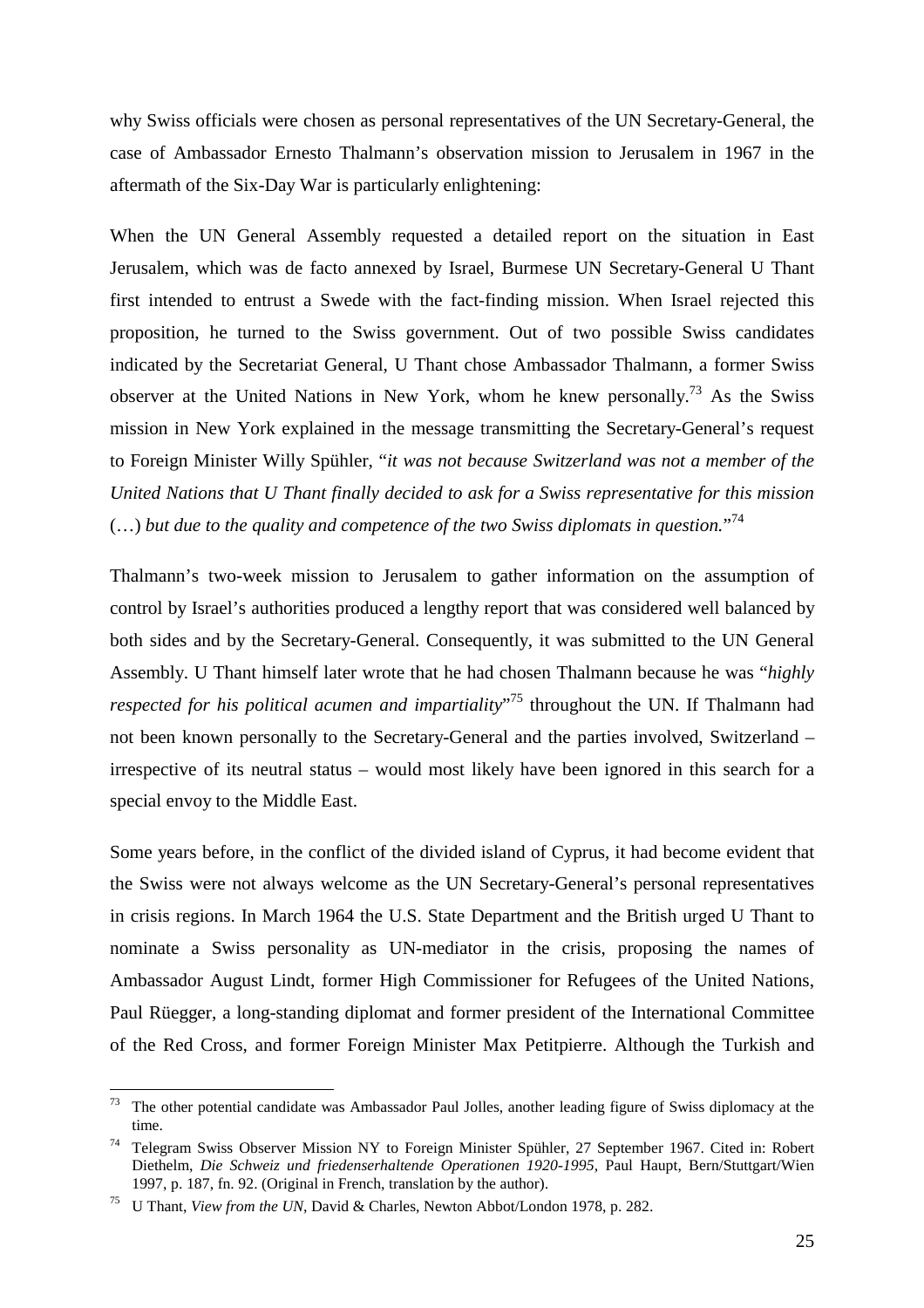Greek governments were supposedly in favor of this proposition, the leadership in Nicosia would not give its consent to a Swiss mediator. The Archbishop and President of the Cypriotic Republic, Makarios III, rejected Petitpierre or any Swiss citizen on the grounds that a Swiss mediator, coming from a neutral, multicultural and federal country, would most likely prefer a "cantonal solution" to the conflict.<sup>76</sup>

The choice of a Swiss representative proved to be luckier when the East African Community (EAC) and the World Bank were looking for a mediator in the late 1970s. After the Community of Kenya, Tanzania, and Uganda had collapsed in 1977 due to increasing political and financial difficulties, Ambassador Victor Umbricht, given the rank of a United Nations Under-Secretary-General, acted as a mediator. He recommended proposals for the permanent and equitable division of the assets and liabilities of the former EAC and assisted the states in reaching a definitive settlement.<sup>77</sup> After seven years, a mediation agreement could be signed by all parties involved, and Umbricht continued to act as a coordinator of future regional cooperation in East Africa for some time.<sup>78</sup> The fact that Umbricht had acted as a UN special representative on various previous occasions (Congo, Bangladesh), as well as his knowledge of financial and monetary administration, certainly contributed to his choice as mediator for the dissolution process of the EAC.

The examples mentioned show that during the Cold War, the Swiss contribution to international, and especially United Nations, peace missions consisted mainly in individual missions and was limited strictly to civil action or financial support.<sup>79</sup> This was about to change in 1986, when Switzerland prepared a request to become part of the United Nations. Although the government's plan to become a full member was clearly rejected by the Swiss in a national referendum, an internal inquiry of the Foreign Department showed that Switzerland could contribute most effectively to international crisis management by participating in

 $76$  I owe these details to one of my colleagues in Zurich, Claude Nicolet, who recently published his dissertation on American foreign policy in Cyprus. Claude Nicolet, *United States Policy towards Cyprus, 1954-1974: Removing the Greek-Turkish Bone of Contention*, Bibliopolis, Mannheim 2001. Cf. Robert Diethelm, *Die Schweiz und friedenserhaltende Operationen 1920-1995*, Paul Haupt, Bern/Stuttgart/Vienna 1997, p. 186, fn. 87.

<sup>77</sup> In the early 1970s, Victor Umbricht had already acted as Chief of the United Nations Relief Organization for Rehabilitation and Reconstruction of Bangladesh (1972 – 1973).

<sup>78</sup> Victor H. Umbricht, *Multilateral Mediation: Practical Experiences and Lessons – Mediation Cases: The East African Community and Short Comments on Mediation Efforts between Bangladesh-Pakistan-India and Vietnam-USA*, Martinus Nijhoff Publishers, Dordrecht 1989.<br>Except for the Korean mission, the Swiss military department only once placed one of their officers at the

disposal of a mission abroad in the Cold War period. When chemical weapons were used during the first Gulf War between Iran and Iraq, Colonel Ulrich Imobersteg, Chief of Chemical Weapons Defence of the Swiss Army, was sent on three missions (in 1984, 1986, and 1987) to investigate the situation at the front together with a Swedish, a Spanish, and an Australian expert.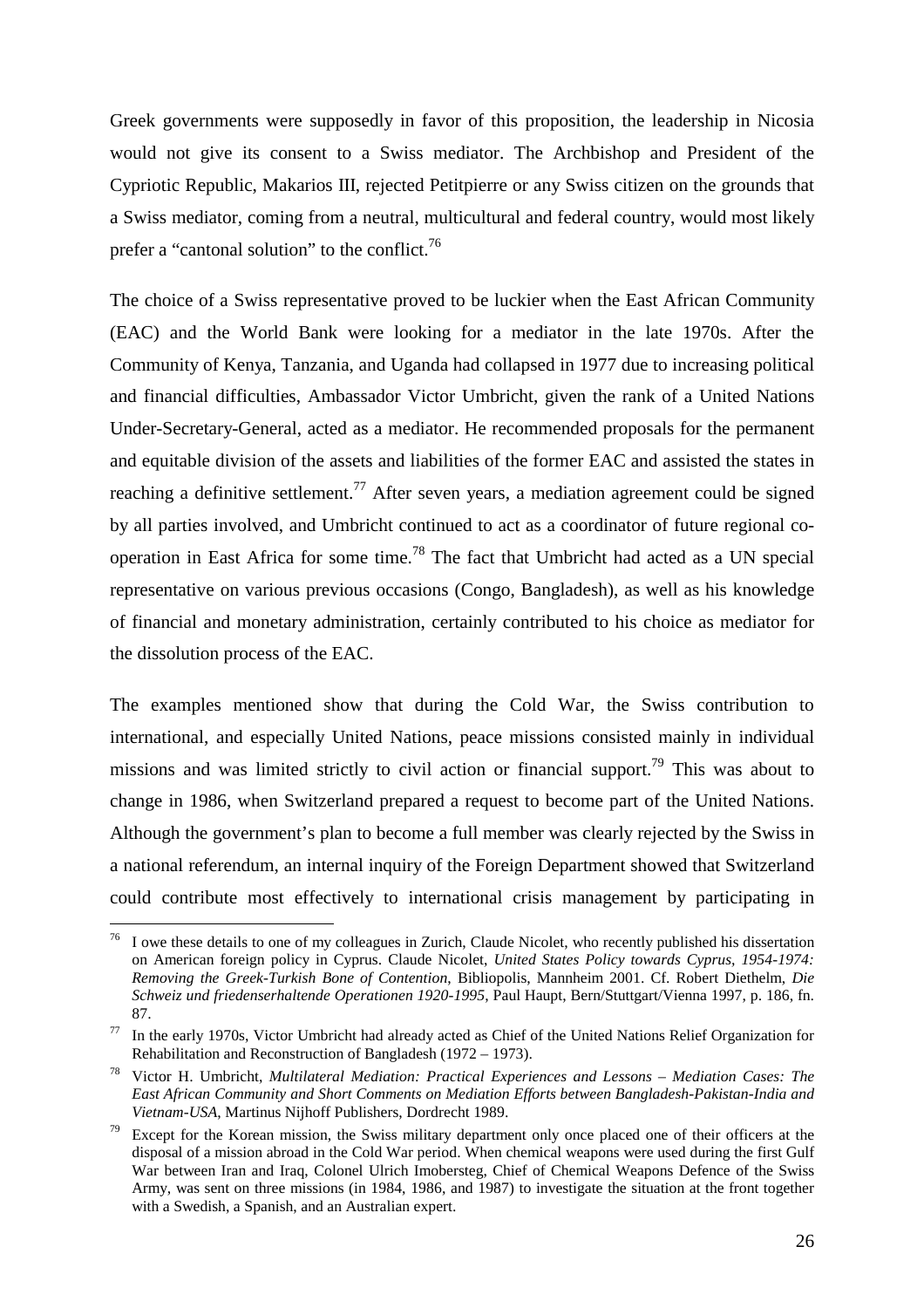multilateral efforts for peace. For this reason, and despite the negative vote on UN membership, the Swiss government decided in 1988 to increase substantially its financial and logistic efforts for peace operations.<sup>80</sup>

In 1988, Switzerland for the first time dispatched a complete medical unit for the care of the United Nations Transition Assistance Group (UNTAG) to Namibia, which consisted of 150 persons, mainly doctors and nurses, and ground transportation and two airplanes.<sup>81</sup> Two years later, when free elections for a constitutional assembly were organized as a final step to Namibian independence, Switzerland contributed more than 30 observers to the international supervision of the election process. $82$  The UNTAG experience became a precedent for the support of similar UN missions in the early 1990s, such as the Mission des Nations Unies pour le référendum au Sahara occidental (MINURSO), where Switzerland again participated with a medical unit. This was also the first time that a Swiss became head of a UN mission. Between 1990 and 1992 Ambassador Johannes Manz, given the rank of a special representative of the United Nations Secretary-General, was in charge of the mission.<sup>83</sup>

In the same period, Ambassador Edouard Brunner, former secretary of state, was called upon by the United Nations Secretary-General to act as his special representative in the Middle East to promote understanding and peace between the Arabs and Israel. In 1993 Brunner was entrusted with the task of finding a resolution in the conflict between Georgia and the Abkhazian region within the framework of the United Nations Observer Mission in Georgia (UNIMOG). While in the Middle East process the credit for the signing of the Oslo Peace agreement in 1994 clearly went to Norway and the United States, <sup>84</sup> Brunner was more successful in mediating a cease-fire agreement in 1993/94 in the Abkhaz conflict.

However, political progress in the negotiations on the status of autonomy of Abkhazia remained slow. Although a further round of talks between the Georgian and the Abkhaz parties was held in Geneva in November 1994, no agreement could be reached, and a few days later the Abkhaz parliament adopted a new constitution declaring the region a sovereign

<sup>&</sup>lt;sup>80</sup> Bundesrat, *Bericht über die Friedens- und Sicherheitspolitik der Schweiz*, vom 29. Juni 1988.<br><sup>81</sup> Swiss diplomacy had been involved before in UN action in Namibia, when Swiss diplomat Alfred Escher

was sent on a mission as the UN Secretary-General's personal representative in 1972.

<sup>&</sup>lt;sup>82</sup> Numerous similar mandates for Swiss personnel to participate in international supervision of elections followed in Eastern Europe, Africa, Asia, and Latin America.<br>At the same time, Swiss professor Walter Kälin, a human rights specialist, was entrusted with a UN fact-

finding mission to Kuwait in 1991 to inquire about the violation of human rights during the Iraqi occupation in the previous year.

<sup>84</sup> Jane Corbin, *The Norway channel: the secret talks that led to the Middle East Peace Accord*, Atlantic Monthly Press, New York 1994.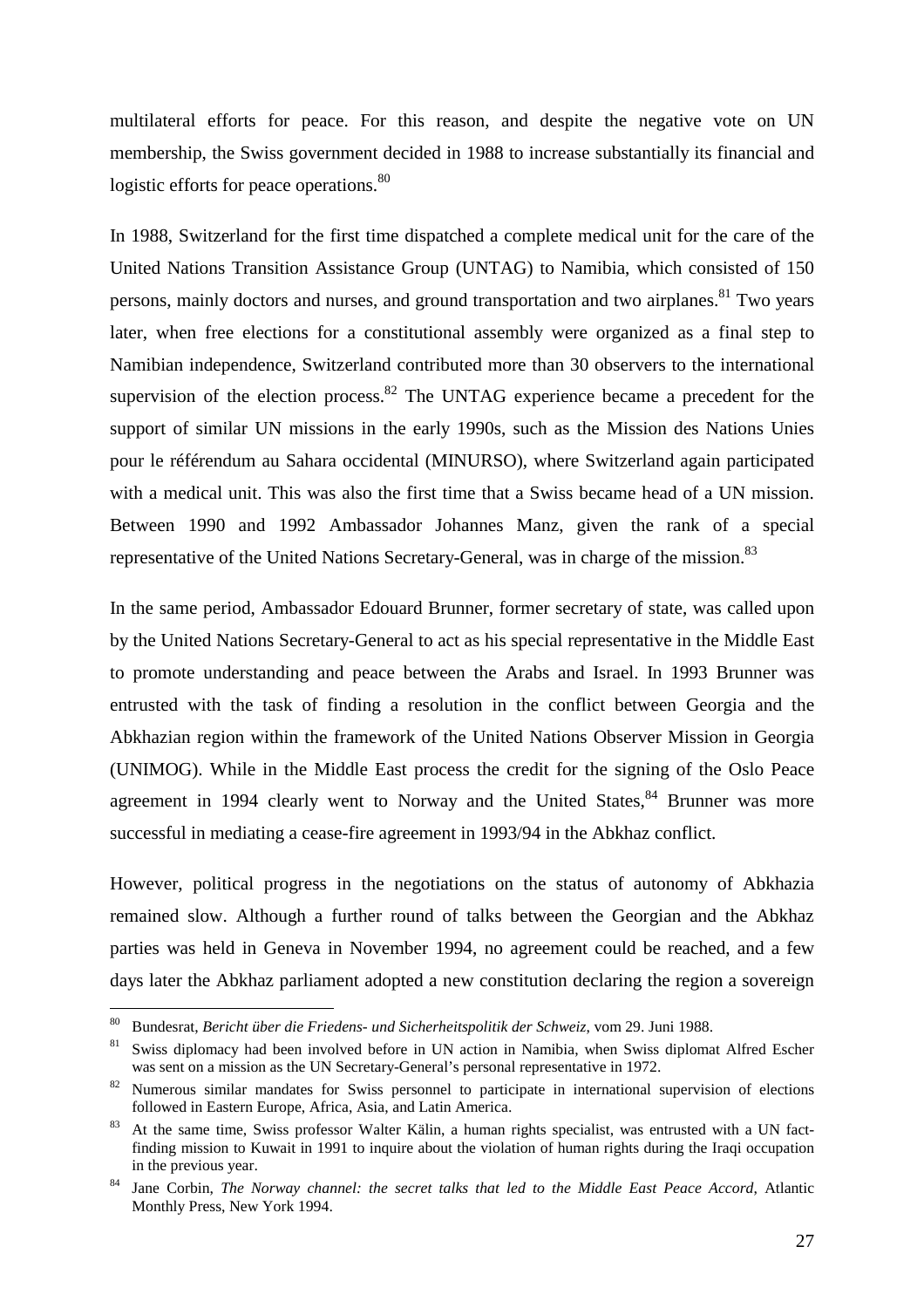republic. Apart from the difficulties in the Abkhaz region, the fact that Brunner was at the same time head of the Swiss embassy in France complicated his task. His double mandate was criticized publicly by one of Brunner's former colleagues, Ambassador Paul Stauffer.<sup>85</sup> When the assignment in Georgia became more demanding and the new UN Secretary-General, Kofi Annan, was looking for a special representative to reside permanently in the country, the choice fell to Brunner's former assistant, Liviu Bota of Rumania. Ambassador Brunner could not have accepted this new assignment due to his accreditation at the Swiss embassy in Paris<sup>86</sup>

Still, the need for Swiss diplomats experienced in UN politics has remained, as another assignment of the 1990s shows: after the UN intervention in Somalia with U.S. and British troops failed miserably in 1995, the difficult task of reconciling the different clans fighting for power was entrusted to a Swiss diplomat. From July 1996 to October 1999 Dominik Langenbacher, former member of the Swiss Observer Mission to the UN in New York, was sent to the region as United Nations Humanitarian Coordinator and Resident Coordinator for Somalia. The mandate included no direct involvement of a military or political nature but was limited to observing and coordinating progress in negotiations between the warring factions.

On the whole, Swiss activities within the framework of UN diplomacy remained limited due to non-membership and because the government's plan to recruit its own blue helmets for UN peacekeeping missions was foiled by a negative referendum vote in 1994. At the same time, the Swiss contribution to international peace support operations of the Organisation for Security and Cooperation in Europe (OSCE) constantly increased after the end of the Cold War. Switzerland had already played a vital role within the group of the neutral and nonaligned member states of the Conference for Security and Cooperation in Europe (CSCE) when newly arising Cold War tensions in the 1980s nearly lead to the breakdown of the Conference in 1984.87

Yet with the shifting of the balance of power after 1989, Switzerland lost its role as a power broker in the revitalized CSCE (since 1994 OSCE). It subsequently concentrated on the newly established capacity of the organization to secure peace and democracy, particularly in the

<sup>&</sup>lt;sup>85</sup> Paul Stauffer, "Über Gute und nicht ganz so gute Dienste: Eine Zuschrift", in *NZZ*, 3. August 1994, p. 12.<br><sup>86</sup> Another reason for terminating Brunner's mandate might have been the fact that he had made some public

statements in Georgia strongly supporting Russian and Abkhaz positions.

<sup>87</sup> Andrew Williams, "Finding a New Role in International Conflict Resolution: Switzerland after the End of the Cold War", in Michael Butler, Malcolm Pender, and Joy Charnley (ed.), *The Making of Modern Switzerland, 1848-1998*, Macmillan, Houndmills, Basingstoke and London 2000, p. 119.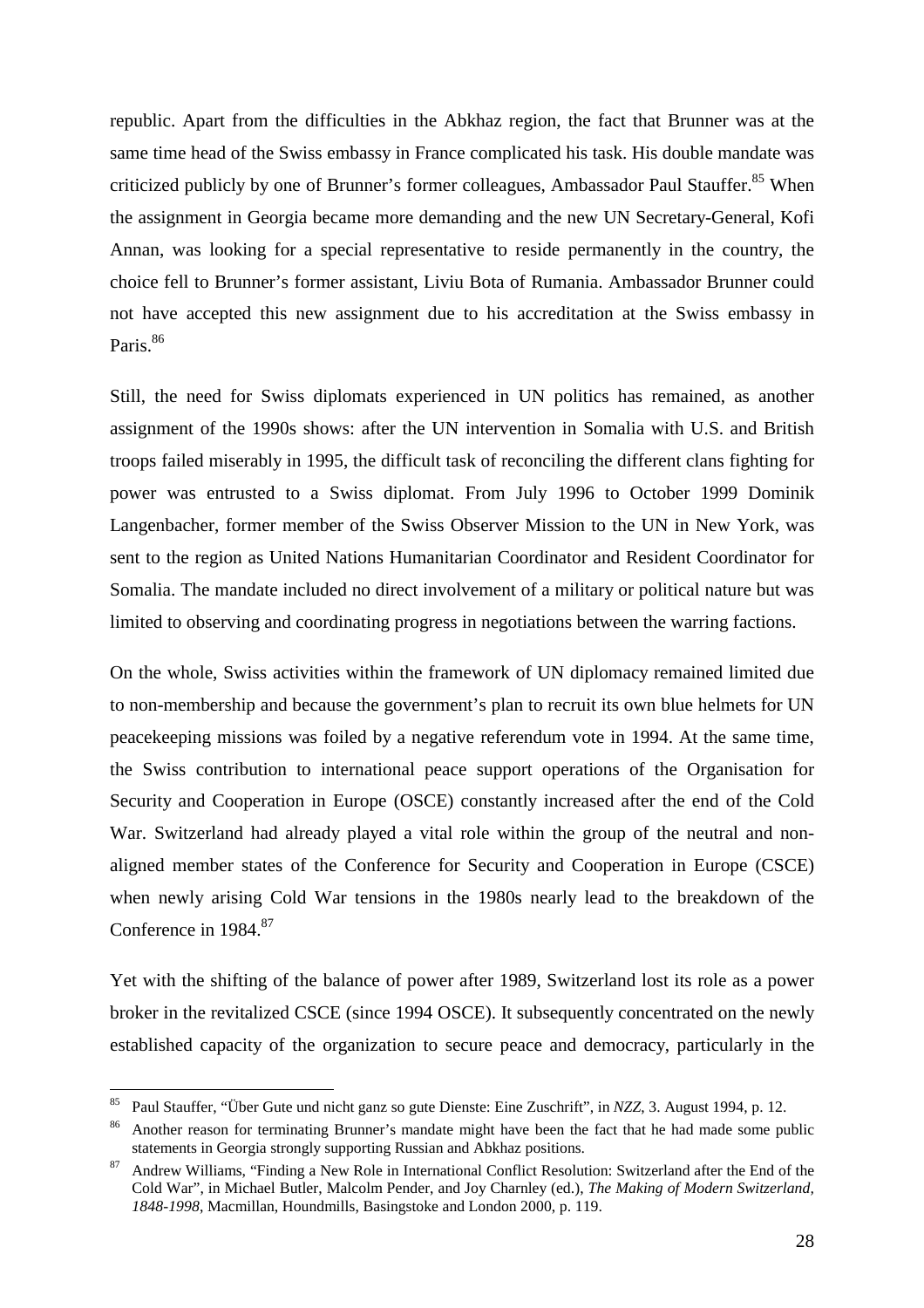context of the violent process of dissolution of former Yugoslavia. Since 1991 Switzerland has taken part in various OSCE missions to the Balkans by recruiting and assigning experts in human rights, democracy, constitution building, forensic medicine, as well as civil observers, policemen, custom officers, and coroners.<sup>88</sup> When Switzerland held the chair of the OSCE in 1996, free elections were organized in Bosnia, and more than 100 Swiss observers were additionally placed at the disposal of the organization to supervise this process.<sup>89</sup>

Apart from Switzerland's contributions of personnel to UN and OSCE missions in the Balkans, where Switzerland was present with hundreds of civil experts, one Swiss representative in particular deserves to be mentioned for his mediating efforts within the framework of the OSCE in the Caucasus region: In 1995 and 1996, Swiss diplomat Tim Guldimann was head of an OSCE support group in Chechnya with the mission to initiate and facilitate negotiations between the pro-Russian local government in Grozny and the Chechens fighting for independence. At first, the Chechens were resolutely opposed to any OSCE activity, but after their leader Dschohar Dudaev died in a missile attack in April 1996, his successor Selimkhan Jandarbiev was more amenable to negotiations and agreed to meet with Russian president Boris Yeltsin.

The ceasefire agreed upon on May 27, 1996, in Moscow in the presence of Tim Guldimann did not persist, however, and Grozny was taken by the Chechens in early August 1996. This time it was Yeltsin's newly nominated security adviser, General Alexander Lebed, who brokered another ceasefire in Chechnya together with the military commander of the Chechens, Aslan Maskhadov. Subsequent endeavors by Guldimann finally led to the signing of an agreement between Jandarbiev and Russian Prime Minister Victor Tschernomyrdin in October 1996 in Moscow. They confirmed the ceasefire negotiated by Lebed and Maskhadov and called upon the OSCE support group to supervise the return of the prisoners of war and to organize presidential and parliamentary elections in Chechnya - a task that placed high demands on Guldimann's small group.

 $\overline{a}$ 88 See Andreas Wenger und Jeronim Perovic, *Das schweizerische Engagement im ehemaligen Jugoslawien: Über Grenzen und Möglichkeiten der Aussenpolitik eines neutralen Kleinstaates*, Zürcher Beiträge zur Sicherheitspolitk und Konfliktforschung 36, ETH Zurich 1995, pp. 23-25.

<sup>89</sup> Armin Ritz, "Friedenspolitik vor neuen Herausforderungen", in *NZZ*, 11. April 1997, p. 13.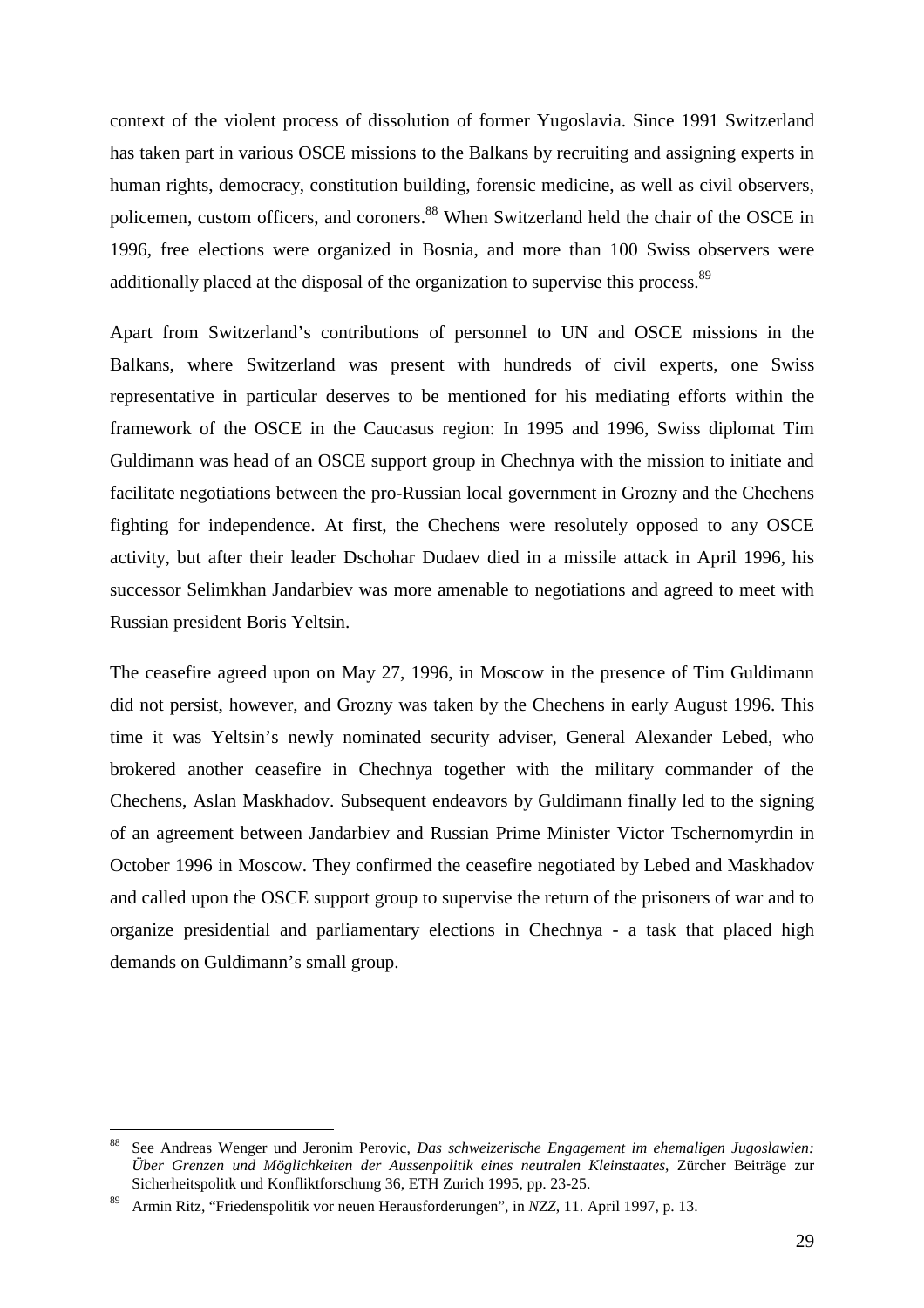A few months later, the first round of elections could be held as provided, and after the second round Maskhadov was inaugurated as the new president in March 1997.<sup>90</sup> Guldimann and his group had thus been successful in facilitating talks in the initial phase in spring 1996 between Moscow and the Chechens and in organizing free elections after General Lebed had reestablished the ceasefire in August 1996. Unfortunately, the work and the presence of the OSCE could not prevent a second outbreak of the war on the long run. In 1999 the re-launch of Russian military operations in the southern border region vitiated the political progress achieved in the preceding years within just months.<sup>91</sup>

Today, more than two thirds of the money spent for Swiss peace support represents contributions to multilateral operations and missions of international organizations, namely the UN and the OSCE.<sup>92</sup> In 1991, 98% of the Swiss support consisted of strictly financial contributions to international peace missions and only 2% of the means were spent on Swiss personnel or projects. By 1999 the numbers had changed remarkably: 85% of the budget for peace activities was now spent on personnel missions and contributions to projects with Swiss participation, whereas only 15% made up direct financial contributions. On the whole, 235 Swiss civil experts were on peace missions abroad in 1999.<sup>93</sup> While Swiss personnel during the Cold War were deployed only on very rare occasions and personal contributions in international peace missions remained mostly individual, the need for experts in preventive diplomacy, forensic medicine, justice, democracy, and human rights had become particularly evident in the aftermath of the Balkan wars in the 1990s. The response of the Swiss Foreign Department to this development was the creation of a corps of civil experts that could be placed flexibly and rapidly at the disposal of UN or OSCE peace support missions.<sup>94</sup> The systematic registration of Swiss civil experts from previous international missions as well as

<sup>90</sup> See Tim Guldimann, "Die OSZE-Unterstützungsgruppe in Tschetschenien – Ein Erfahrungsbericht", in Laurent Goetschel (ed.), *Vom Statisten zum Hauptdarsteller: Die Schweiz und ihre OSZE-Präsidentschaft*, Paul Haupt, Bern/Stuttgart/Vienna 1997, pp. 109-125.

<sup>91</sup> By that time, Tim Guldimann was already in charge of a new OSCE mission in Croatia to supervise the observance of human rights and the return of the refugees in the demilitarized border region of Eastern Slavonia.

 $92$  In 2001 Switzerland spent approximately 40 Mio. Swiss Francs on bilateral and multilateral peace support activities. Norway, in comparison, spends five times more on similar undertakings.

<sup>93</sup> Eidgenössisches Departement für auswärtige Angelegenheiten (EDA), Politische Abteilung III, *Jahresbericht der Sektion Friedensfragen*, 1999, p. 8.

<sup>94</sup> Eidgenössisches Departement für auswärtige Angelegenheiten (EDA), Politische Abteilung III/B, *Konzept friedensfördernde Massnahmen (Legislaturperiode 2000-2003)*, Dezember 1999.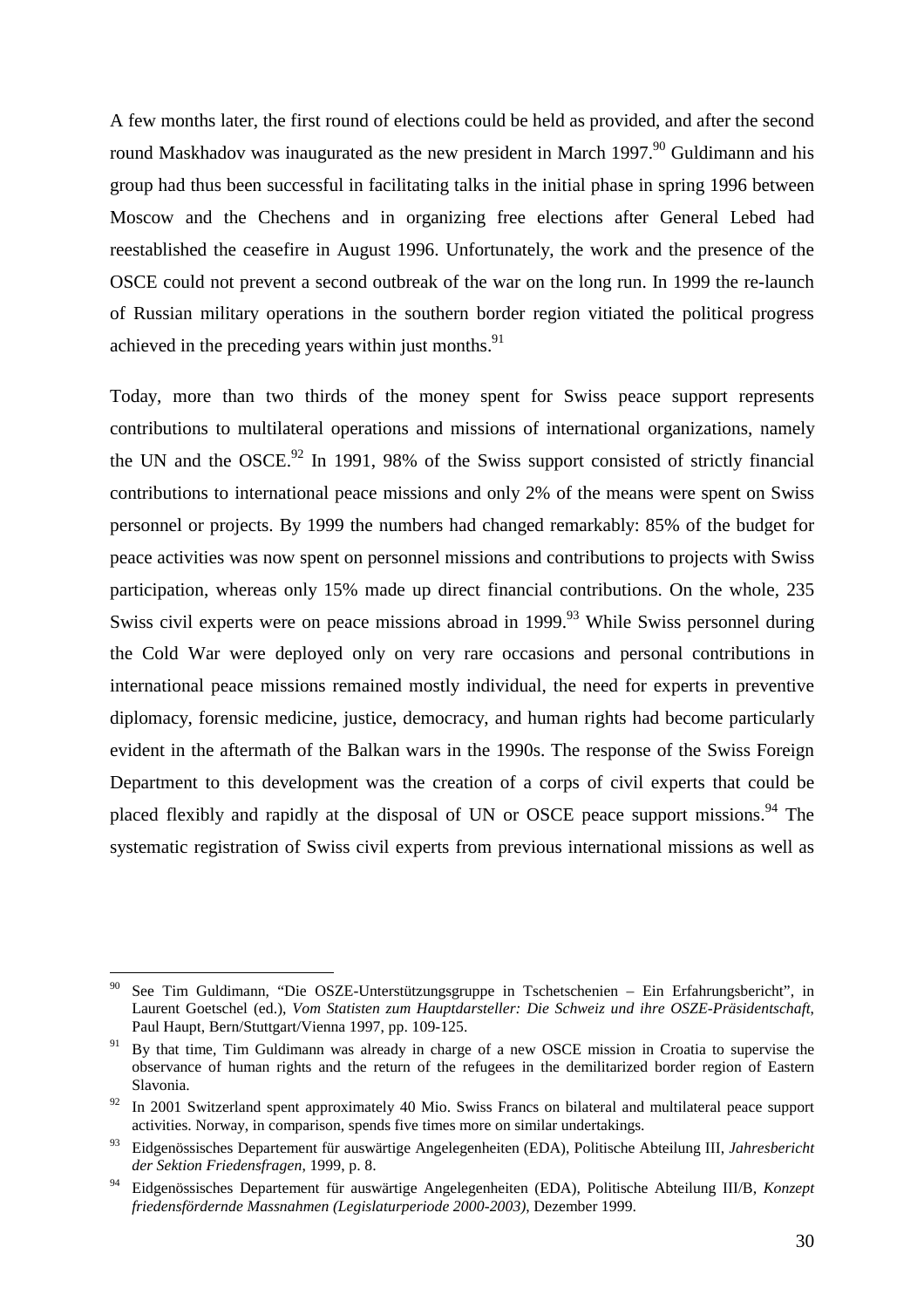recruitment and instruction of new personnel began in January 2001 with the aim to build up a capacity to deploy 100 persons at a time on long-term missions.95

#### **Conclusions**

Since the end of the Cold War it has become evident that the classical concepts of international law for the peaceful settlement of *inter*-state disputes, such as protecting power mandates, arbitration, good offices (in a narrow sense), and hosting international conferences, have been replaced and amended. New forms and instruments of international conflict prevention and management have been established that are more appropriate to the requirements of third-party intervention in *intra*-state conflicts having either religious or ethnical backgrounds. International civil missions in the field of human security, constitution building, civil administration, and economic development led by the UN and the OSCE are sent into crisis regions together with military deployments in order to coordinate the stabilizing and mediating efforts multilaterally. The tendency towards multilateral activities in conflict management is, however, not a recent development; it has only become more articulated with the enhanced possibilities for action within the framework of the United Nations and the OSCE since the end of the Cold War.

Compared to the World War years, Swiss good offices (in a broader political sense) have declined since the foundation of the United Nations in 1945. Switzerland at first tried to promote itself as a go-between in international conflicts by invoking the notion of 'neutrality and solidarity'. Yet examination of specific cases of Cold War crises reveals that after the unsatisfactory Korea mission and a failed attempt to initiate an international peace conference in the Suez crisis, the Swiss Foreign Department was prepared to act only when there was absolutely no risk of endangering neutrality. In practice, Switzerland restricted itself to offering logistic support and services and hardly ever took the initiative in political questions. Under these circumstances, 'active neutrality' was obviously not much more than a flowery phrase, and the concept of good offices suffered from rhetorical overstretch.

In fact, there were only four occasions during the Cold War period on which Switzerland actually engaged in political mediation efforts on its own, and only one of them – the French-

 $\overline{a}$ <sup>95</sup> *NZZ*, 5 December 2000, p. 13. So far, 600 to 700 names have been registered in a database; in addition to the corps of civil experts a diplomat in the Foreign Department, Josef Bucher, was nominated ambassador for conflict mediation.